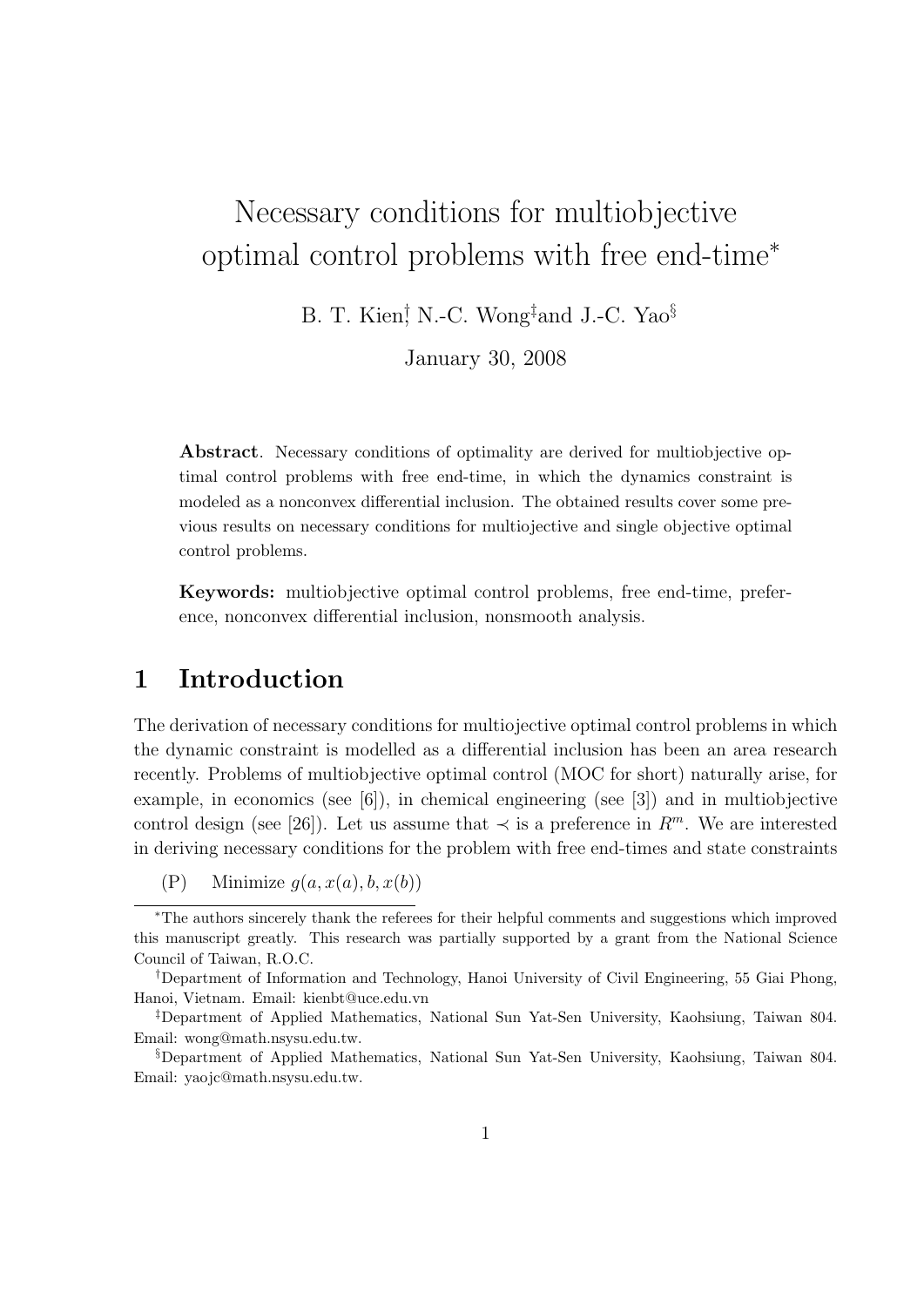over on intervals [a, b] and arcs  $x \in W^{1,1}([a, b], R^n)$  which satisfy  $\dot{x}(t) \in F(t, x(t)),$  a.e.,  $t \in [a, b],$  $(a, x(a), b, x(b)) \in C,$ 

where  $g: R \times R^n \times R \times R^n \to R^m$  is a given mapping,  $F: R \times R^n \Rightarrow R^n$  is a given multifunction, C is a closed set in  $R \times R^n \times R \times R^n$  and  $W^{1,1}([a, b], R^n)$  is the space of absolutely continuous functions  $x : [a, b] \to R^n$ .

Given  $x \in W^{1,1}([a, b], R^n)$  we define  $x^e$  to be an extension of x obtained by constants extension for the left endpoint on  $(-\infty, a)$  and from right endpoint on  $(b, +\infty)$ . A feasible process  $([a, b], x)$  comprises a closed interval  $[a, b]$  and an arc  $x \in W^{1,1}([a, b], R^n)$  which satisfy the constraints of (P). A feasible process  $([a_*, b_*], x_*)$  is said to be a local solution of (P) if there do not exist any feasible process  $([a, b], x)$  with  $d(([a, b], x), ([a_*, b_*], x_*)) \leq \epsilon$ such that  $g(a, x(a), b, x(b)) \prec g(a_*, x_*(a_*), b_*, x_*(b_*))$  for some  $\epsilon > 0$ . Here

$$
d(([a,b],x),([a',b'],y)) := |a-a'|+|b-b'|+|x(a)-y(a')|+\int_{a\wedge a'}^{b\vee b'}|\dot{x}^e(s)-\dot{y}^e(s)|ds,
$$

in which  $a \wedge a' := \min\{a, a'\}$  and  $b \vee b' := \max\{b, b'\}$ . We remark that the notion of  $W^{1,1}$ local optimizers to differential inclusions was first introduced and studied in [15] under the name of "intermediate local minimizers", which are different from the classical notions of weak and strong local minimizers in variational and optimal control problems.

In the scalar case  $(m = 1)$ , there are several papers dealing with necessary conditions of the Euler-Lagrange type for (P). The generalized Euler-Lagrange condition was first established by Mordukhovich [15] for problems governed by nonconvex, compact-valued, Lipschitzian differential inclusions on the fixed time interval and then was extended to free-time problems in [14]. Further extensions for unbounded differential inclusions were given by Ioffe [8], Loewen and Rockafellar [10], Vinter and Zheng [25] for problems with unbounded differential inclusions on the fixed time interval and then by Vinter and Zheng [23] and Vinter [22] for free-time problems.

Particularly, Vinter [22] provided an efficient scheme for deriving necessary conditions of local optimization solutions of  $(P)$  (see [22, Theorem 8.4.1]). A notable feature of the new free end-time necessary conditions is that they cover problems with measurable time dependent data. For such problems, standard analytical techniques for deriving free-time necessary conditions, which depend on a transformation of the time variable, no longer work.

It is natural to ask whether the conclusions of theorems in [22] are still valid for the case of multiobjective optimal control problems. The aim of this paper is to obtain such results for (P).

Unfortunately, the scheme of the proof given by [22] fails to apply to our problem. The reason is that in this case we can not use scalar estimations as well as differentiable property of functions for the problem. However, that scheme helps us derive necessary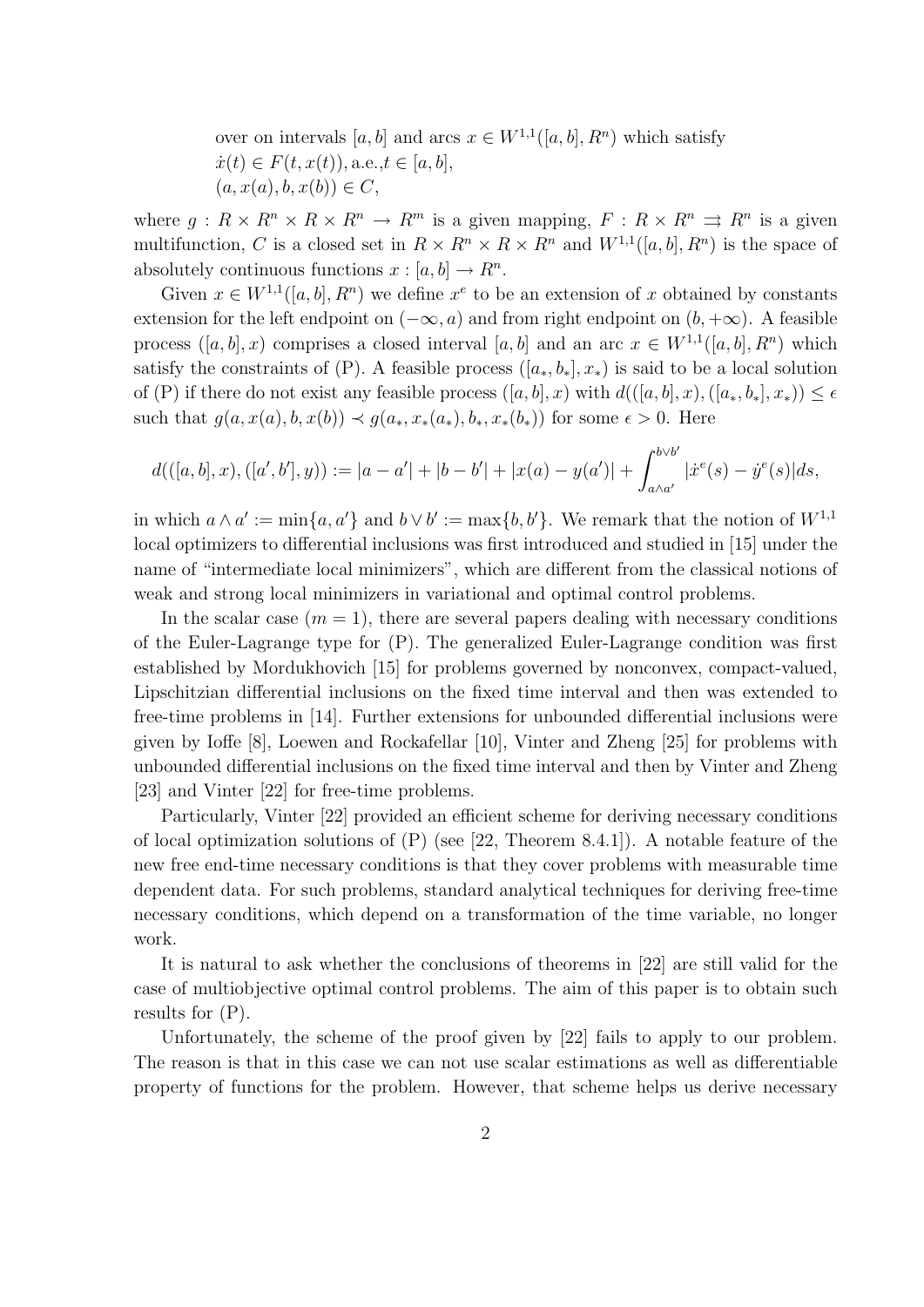conditions for the Bolza problem with finite Lagrangrian which plays an important role in the establishment of necessary conditions for (P).

In a close connection, recently Zhu [28] had established a result on the Hamiltonian necessary conditions for a nonsmooth multiobjective optimal control problem with endpoint constraints involving regular preferences. This result was extended later by Bellaassali and Jourani [2]. Based on an analysis of Ioffe's scheme [8], as it was mentioned, Bellaassali and Jourani [2] obtained a interesting result on necessary conditions for multiobjective optimal control problems. However, [2] and [28] considered only optimal problems with the fixed time interval.

In order to derive necessary conditions of the Euler-Lagrange type for (P), we use a variant of Ioffe's scheme [8] to reduce the problem to the scalar case as it has been done in [2] and [24]. We then use the Ekeland principle and necessary conditions for the Bolza problem. Together with the maximum theorem and some analytical techniques of nonsmooth analysis we finally obtain desired results.

The rest of the paper contains three sections. In Section 2 we present some notions and auxiliary results involving generalized differentiation. Section 3 is to derive necessary conditions for the Bolza problems. The final section is devoted to deriving necessary conditions for problem (P).

#### 2 Preliminaries and auxiliary results

Throughout the paper B stands for the closed unit ball in  $R^n$  and  $R_\infty$  stands for  $R\cup\{+\infty\}$ .

In what follows we often deal with set-valued mappings  $\Gamma: R^n \rightrightarrows R^n$ , for which the notation

$$
\text{Limsup}_{x \to \overline{x}} \Gamma(x) := \{ x^* \in R^n : \exists x_k \to \overline{x}, x_k^* \to x^* \text{with } x_k^* \in \Gamma(x_k) \}
$$

denotes the sequential Painlevé-Kuratowski upper limit of  $\Gamma$  at a point  $\overline{x} \in R^n$ . The set

$$
Gph\Gamma := \{(x, y) \in R^n \times R^n : y \in \Gamma(x)\}\
$$

is called the graph of Γ.

Take a closed set  $A \subset \mathbb{R}^n$  and point  $x \in A$ . The set

$$
\hat{N}_A(x) := \{ x^* \in R^n : \limsup_{u \to x} \frac{\langle x^*, u - x \rangle}{\|u - x\|} \le 0 \}
$$

is called the Fréchet normal cone to A at x. Let  $\overline{x} \in A$ , the set

$$
N_A(\overline{x}) := \mathrm{Limsup}_{x \to \overline{x}} \hat{N}_A(x)
$$

is the limiting normal cone to A at  $\overline{x}$ .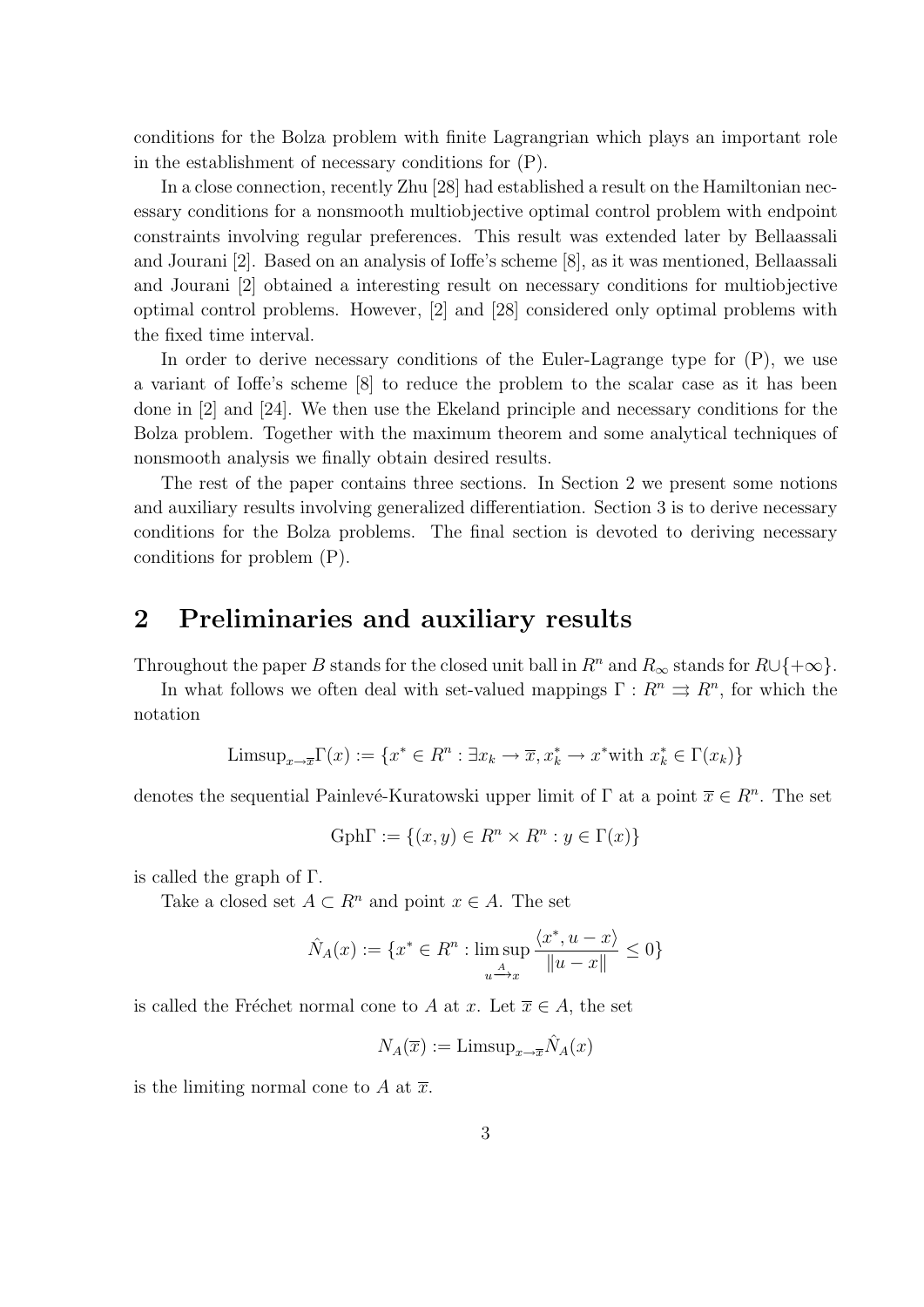Given a lower semicontinuos function  $f: R^n \to R_\infty$  and a point  $x \in R^n$  such that  $f(x) < \infty$ , the limiting subdifferential of f at x is the set

$$
\partial f(x) = \{x^* : (x^*, -1) \in N_{epif}(x, f(x))\}.
$$

It is well known that if f is Lipschitz continuous around x with rank  $K$ , then for any  $x^* \in \partial f(x)$ , one has  $||x^*|| \leq K$ . The limiting normal cone and limiting subdifferential were introduced by Mordukhovich [18]. We refer the reader to Chapter 1 in [12] for comprehensive commentaries. Further properties of limiting normal cone and limiting subdifferential can be founded in [12] and [4].

Let  $\Gamma: X \subset \mathbb{R}^n \to 2^{\mathbb{R}^n}$  be a multifunction. We now assume that  $\Gamma$  has closed values and define the function  $\rho_{\Gamma}: X \times R^n \to R$  by

$$
\rho_{\Gamma}(x, y) = d(y, \Gamma(x)) := \inf_{v \in \Gamma(x)} \|y - v\|.
$$

The following property of the subdifferential of  $\rho_F$  which was first established in [21], will be needed in section 4.

**Lemma 2.1** Assume that GphF is closed and  $(\overline{x}, \overline{y}) \in \text{Gph}\Gamma$ . Then one has

$$
N_{\text{Gph}\Gamma}(\overline{x},\overline{y}) = \bigcup_{\lambda \geq 0} \lambda \partial \rho_{\Gamma}(\overline{x},\overline{y}).
$$

Moreover, if  $\rho_{\Gamma}(x, y) > 0$  and  $v \in \partial_y \rho_{\Gamma}(x, y)$  then there exists a point  $z \in \Pi_{\Gamma(x)}(y)$  such that  $v = \frac{y-z}{\|y-z\|}$  $\frac{y-z}{\|y-z\|}$ . Here  $\Pi_{\Gamma(x)}(y)$  is the set of metric projections of y onto  $\Gamma(x)$ .

The proof of Lemma 2.1 can be also found in [8], [12] and [24].

Recall that the multifunction  $\Gamma : X \subset \mathbb{R}^n \Rightarrow \mathbb{R}^n$  is said to be lower semicontinous (l.s.c.) on X if for each  $x_0 \in X$  and an open set V satisfying  $F(x_0) \cap V \neq \emptyset$ , there exists a neighborhood U of  $x_0$  such that  $F(x) \cap V \neq \emptyset$  for all  $x \in U \cap X$ . F is said to be upper semicontinuous (u.s.c.) on X if for each  $x_0 \in X$  and an open set V in  $R^n$  satisfying  $F(x_0) \subset V$ , there exists a neighborhood U of  $x_0$  such that  $F(x) \subset V$  for all  $x \in U \cap X$ .  $F$  is said to be continuous on  $X$  if it is both l.s.c. and u.s.c. on  $X$ .

In the sequel we shall need

**Lemma 2.2** Let  $X \subset \mathbb{R}^n$ ,  $Y \subset \mathbb{R}^n$  be nonempty sets,  $\phi: Y \times \mathbb{R}^n \to \mathbb{R}$  be a continuous function and  $\Gamma: X \subset \mathbb{R}^n \Rightarrow \mathbb{R}^n$  be a multifunction with compact values. Assume that  $\Gamma$ is Lipschitz continuous on X, that is, there exists a constant  $k > 0$  such that

$$
\Gamma(x') \subset \Gamma(x) + k|x' - x|B
$$

for all  $x, x' \in X$ . Then the function M defined by

$$
M(x, y) = \max\{\phi(y, u) : u \in \Gamma(x)\}\
$$

is continuous on  $X \times Y$ .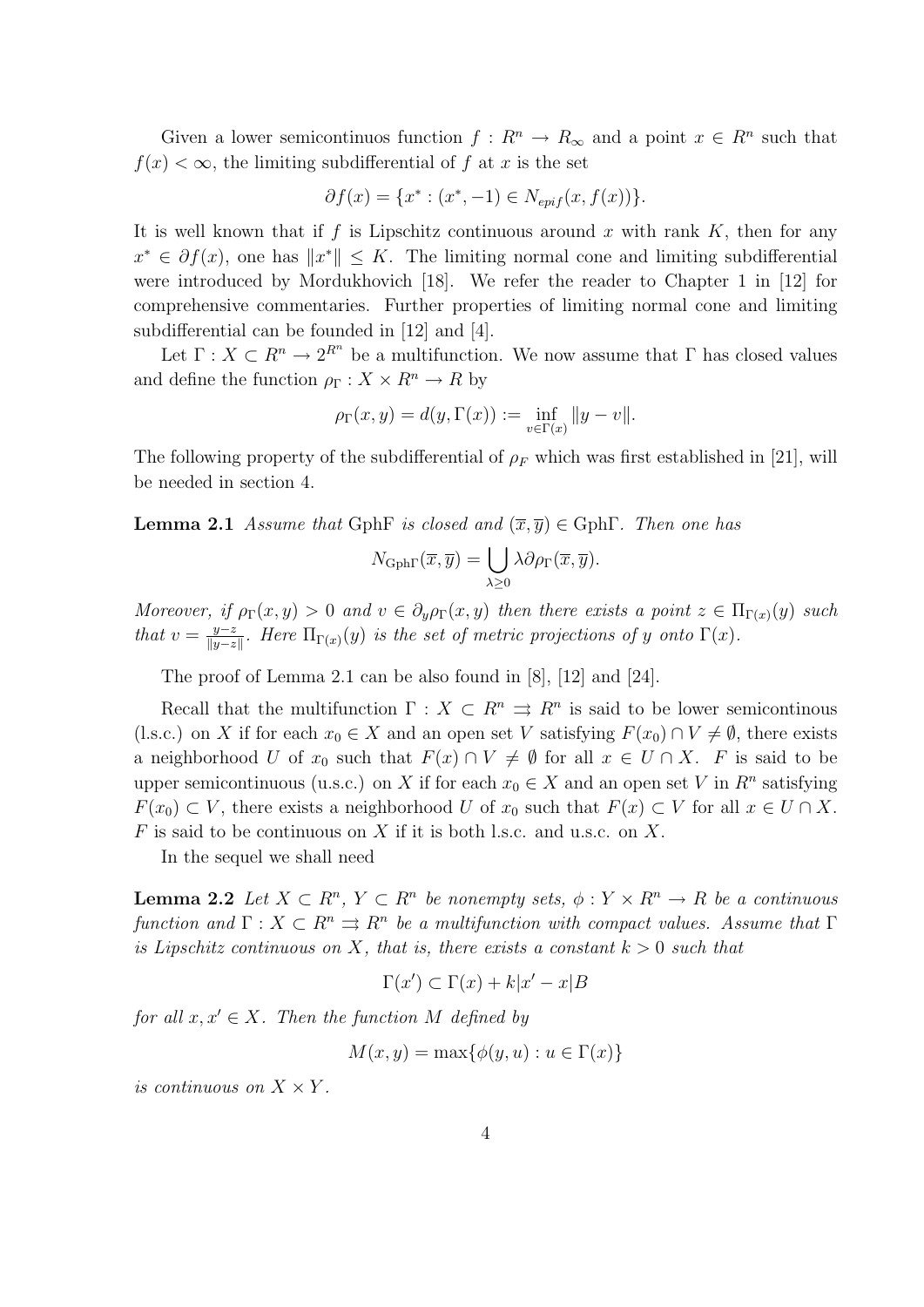**Proof.** We first show that  $\Gamma$  is l.s.c. on X. Indeed, take any point  $x_0 \in X$  and a open set V such that  $\Gamma(x_0) \cap V \neq \emptyset$ . We want to prove that there exists a neighborhood U of  $x_0$ such that  $\Gamma(x) \cap V \neq \emptyset$  for all  $x \in U$ . Otherwise, there is a sequence  $x_n \to x_0$  satisfying  $\Gamma(x_n) \cap V = \emptyset$ . Take  $y_0 \in \Gamma(x_0) \cap V$ . By the property of  $\Gamma$ ,  $d(y_0, \Gamma(x_n)) \leq k |x_0 - x_n|$ . Hence for each n, there exists  $y_n \in \Gamma(x_n)$  such that  $|y_0 - y_n| \le k|x_0 - x_n|$ . Consequently,  $y_n \to y_0$  and so  $y_n \in V$  for n sufficiently large. It follows that  $y_n \in \Gamma(x_n) \cap V$  for n sufficiently large which is a contradiction. Thus  $\Gamma$  is l.s.c. on X. By the standard arguments, we can also show that  $\Gamma$  is u.s.c. on X.

For each  $(x, y) \in X \times Y$  we put  $z = (x, y)$ . Define mappings  $\hat{\phi}: R^n \times Y \times R^n \to R$ and  $\hat{\Gamma}: X \times Y \to R^n$  by  $\hat{\phi}(z, u) = \phi(y, u)$ ,  $\hat{\Gamma}(z) = \Gamma(x)$ . Then we have

$$
M(x, y) = M(z) = \max{\{\hat{\phi}(z, u) : u \in \hat{\Gamma}(z)\}}.
$$

Since  $\hat{\Gamma}$  is continuous on  $X \times Y$  with compact values and  $\hat{\phi}$  is a continuous function, the maximum theorem (see [1, Maximum theorem, p. 116]) implies that  $M$  is continuous on  $X \times Y$ .  $\Box$ 

We remark that in [13] Mordukhovich and Nam showed that under certain conditions, M is locally Lipschitz continuous (see [13, Theorem 5.2]). However, they required that the cost function  $\phi$  is locally Lipschitzian. As we only need the continuity of M, in Lemma 2.2, we did not require that  $\phi$  is locally Lipschizian.

The rest of this section is destined for some notion of preferences in  $\mathbb{R}^m$ . The concept of a preference first appeared in the value theory of economics. In the area of multiobjective optimization and optimal control much research has been devoted to the weak Pareto solution and its generalizations. The preference relation between vectors  $x, y \in \mathbb{R}^m$  in the sense of weak Pareto is defined by  $x \prec y$  if and only if  $x_i \leq y_i$  for  $i = 1, ..., m$  and at least one of the inequalities is strict. In other words,  $x \prec y$  if and only if  $x - y \in \mathbb{R}^m_+$  and  $x \neq y$ , where  $R_{-}^{m} := \{z \in R^{m} : z_i \leq 0, i = 1, 2, ..., m\}$ . In this paper we use more general preference relations for which necessary conditions of the weak Pareto solution and its generalization can be derived and refined from our necessary conditions.

Let  $\prec$  be a preference in  $R^m$  and  $r \in R^m$ . We will call the set  $\mathcal{L}[r] := \{ s \in R^m : s \prec r \}$ a level set at r and  $\overline{\mathcal{L}}$  [r] is the closure of  $\mathcal{L}[r]$ .

We shall use the following definition (see [12, Dedinition 5.55] and [28]).

**Definition 2.3** A preference  $\prec$  is closed provided that

(a) for any  $r \in R^n$ ,  $r \in \overline{\mathcal{L}} [r]$ ; (b) for any  $r \prec s$ ,  $t \in \overline{\mathcal{L}}[r]$  implies that  $t \prec s$ . We say that  $\prec$  is regular at  $\overline{r}$  (in the sense of [28]) provided that  $(c)$ 

$$
\text{Limsup}_{r,\theta \to \overline{r}} N_{\overline{\mathcal{L}}[r]}(\theta) \subset N_{\overline{\mathcal{L}}[\overline{r}]}(\overline{r}).
$$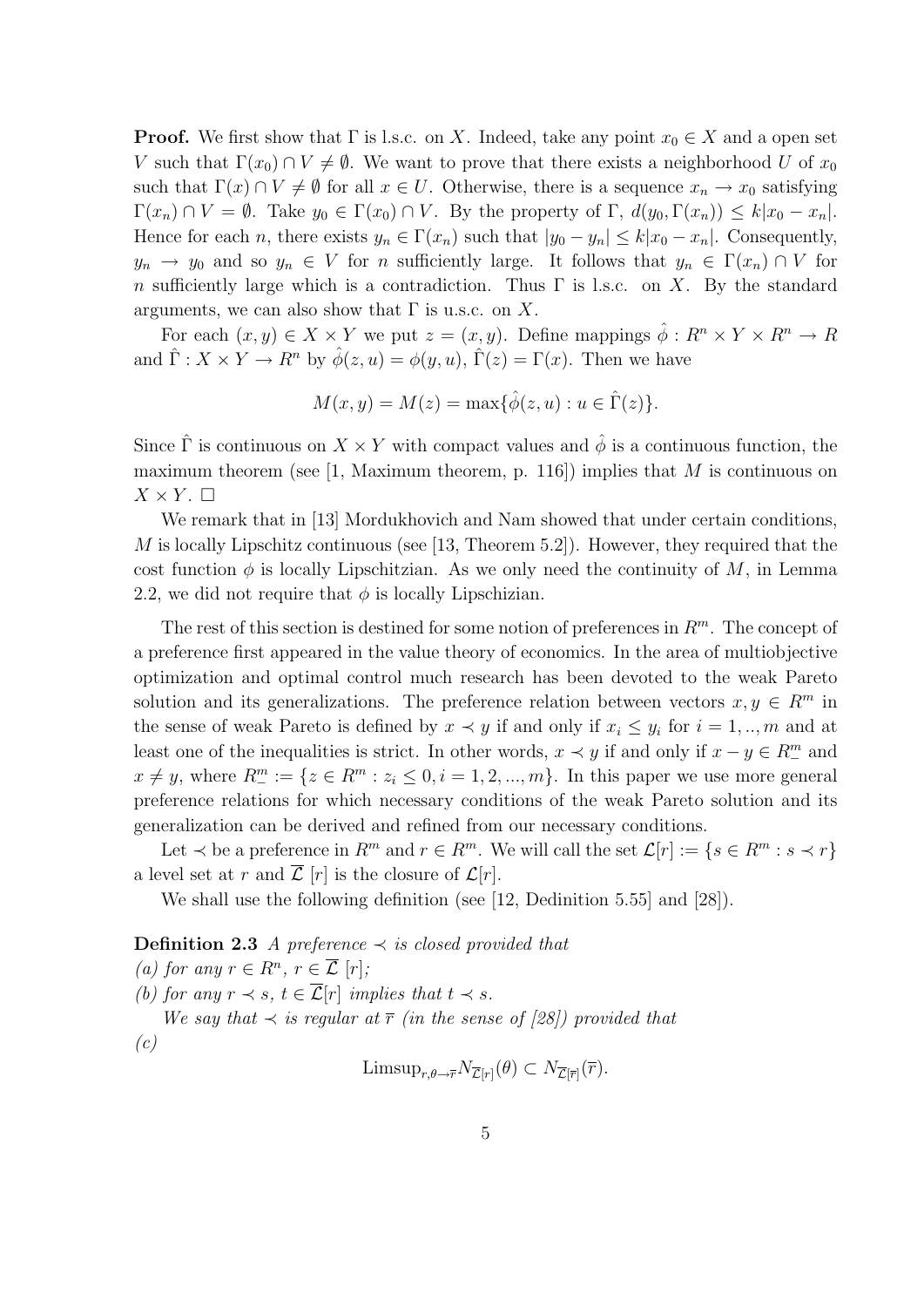It is noted that the regularity notion for preference was introduced by [17] under the name of normal semicontinuity under which it is studied in Chapter 5 of [12]. In the above definition, the regularity is somewhat different from that in Definition 5.69 of [12], where a preference  $\prec$  is regular at  $(\theta, \overline{r}) \in \text{Gph}\mathcal{L}$  if

$$
\mathrm{Limsup}_{(r,\theta) \xrightarrow{\mathrm{Gph}\mathcal{L}} (\overline{\theta},\overline{r})} \hat{N}_{\mathcal{L}[r]}(\theta) = N_{\mathcal{L}[\overline{\theta}]}(\overline{r}).
$$

Let us give some examples for Definition 2.3.

**Example 2.4** (single objective problem). When  $m = 1$  the relation  $r \prec s$  becomes  $r \prec s$ . It is obvious that this relation satisfies conditions (a)-(c). Therefore necessary conditions for (P) are true generalizations of necessary conditions for single objective optimal control (see Corollary 4.2).

Example 2.5 (weak Pareto optimal control problem). In a weak Pareto optimal control problem we define the preference by  $r \prec s$  iff  $r_i \leq s_i$ ,  $i = 1, 2, ..., m$ , and at least one of the inequalities is strict. It is easy to check that this  $\prec$  satisfies (a) and (b) at any  $r \in R^n$ . Moreover, for any  $r \in R^m$ ,  $\mathcal{L}[r] = r + R^m$ , where  $R^n m$  =  $\{s \in R^m : s_i \leq$  $0, i = 1, 2, ..., m$ . It follows that  $N_{\overline{\mathcal{L}}[r]}(\theta) \subset R^m_+ = N_{\overline{\mathcal{L}}[r]}(r)$  for all r and  $\theta$ . Hence (c) is also satisfied. Thus the necessary conditions for  $(P)$  with respect to  $\prec$ , are true for weak Pareto optimal control problems (see Corollary 4.3).

#### 3 The Bolza problem with finite Lagrangian

In this section we derive necessary conditions of the Bolza problem

(BP) Minimize  $J(a, b, x) := l(a, x(a), b, x(b)) + \int_a^b L(t, x(t), \dot{x}(t)) dt$ over intervals  $[a, b]$  and arcs  $x \in W^{1,1}([a, b], R^n)$ ,

where  $l : R \times R^n \times R \times R^n \to R_\infty$  and  $L : R \times R^n \times R^n \to R$  are given functions.

A triple  $([a, b], x)$  which satisfies the constraint of  $(PB)$  is called a feasible process. A feasible process  $([a_*, b_*], x_*)$  is a local solution of (BP) if there exists  $\epsilon > 0$  such that  $J(a, b, x) \geq J(a_*, b_*, x_*)$  for all feasible process satisfying  $d((a, b], x), (a_*, b_*], x_*)) \leq \epsilon$ .

We now fix a feasible process  $([a_*, b_*], x_*)$  for the problem and assume the following assumptions which involve positive numbers  $\delta, \delta_0, \delta_1$ :

(BH1) l is Lipschitz continuous near  $(a_*, x_*(a_*), b_*, x_*(b_*))$  with rank  $k_l$ . (BH2)  $L(\cdot, x, \cdot)$  is  $\mathcal{L} \times \mathcal{B}$  measurable for each  $x \in \mathbb{R}^n$  and  $L(t, \cdot, \cdot)$  is lower semicontinuous

for a.e.  $t \in [a_*, b_*].$ 

(BH3) For all N there exists  $k_N \in L^1[a_*, b_*]$  such that

$$
|L(t, x, v) - L(t, x', v)| \le k_N(t)|x - x'|, \ L(t, x_*(t), v) \ge -k_N(t)
$$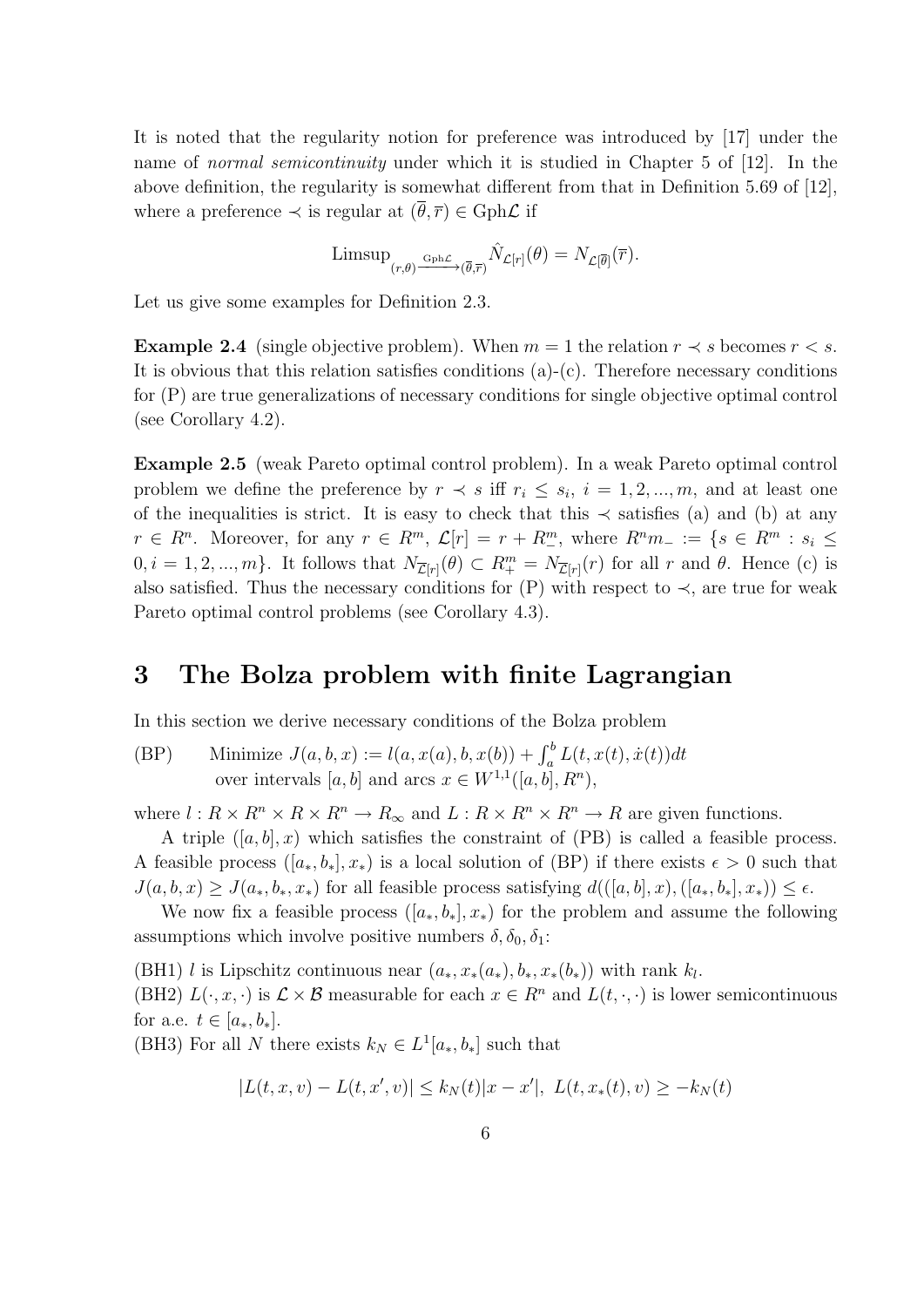for all  $x, x' \in x_*(t) + \delta B$  and  $v \in \dot{x}_*(t) + NB$ , a.e.  $t \in [a_*, b_*]$ .

(BH4) There exist essentially bounded functions  $\overline{u}: [a_*-\delta_0, a_*] \to R^n$  and  $\tilde{u}: [b_*, b_*+\delta_1] \to$  $R^n$  such that the function  $t \mapsto L(t, x_*(a_*), \overline{u}(t))$  and  $t \mapsto L(t, x_*(b_*), \tilde{u}(t))$  are essentially bounded on  $[a_* - \delta_0, a_*]$  and  $[b_*, b_* + \delta_1]$ , respectively. Moreover, there exist positive constants  $k_0, k_1$  such that for all  $u \in R^n$  one has

$$
|L(t, x, u) - L(t, x', u)| \le k_0 |x - x'| \,\forall x, x' \in x_*(a_*) + \delta B, \text{a.e. } t \in [a_* - \delta_0, a_*]
$$

and

$$
|L(t, x, u) - L(t, x', u)| \le k_1 |x - x'| \quad \forall x, x' \in x_*(b_*) + \delta B, \text{a.e. } t \in [b_*, b_* + \delta_1].
$$

Define

$$
\mathcal{H}_{\lambda}(t,x,v,p)=\langle p,v\rangle-\lambda L(t,x,v).
$$

We have the following result on necessary conditions for (BP).

**Theorem 3.1** Assume that  $([a_*,b_*],x_*)$  is a local minimizer of (BP), for which  $J(a_*,x_*,b_*)$  $\infty$  and (BH1) – (BH3) are satisfied. Then there exist an arc  $p \in W^{1,1}([a_*,b_*], R^n)$ , real numbers  $\xi$ ,  $\eta$  and  $\lambda \geq 0$  such that (i)  $\lambda + ||p||_{\infty} = 1$ , (ii)  $\dot{p}(t) \in \text{co}\{\alpha : (\alpha, p(t)) \in \lambda \partial L(t, x_*(t), \dot{x}_*(t))\}\ a.e. \ t \in [a_*, b_*],$ (iii)  $(-\xi, p(a_*), \eta, -p(b_*)) \in \lambda \partial l(a_*, x_*(a_*), b_*, x_*(b_*)),$  $(iv) \langle p(t), \dot{x}_*(t) \rangle - \lambda L(t, x_*(t), \dot{x}_*(t)) \ge \langle p(t), v \rangle - \lambda L(t, x_*(t), v)$  for all  $v \in R^n$ , a.e.,  $(v)$ 

$$
\xi \leq \lim_{\sigma \to 0} \text{ess sup}_{t \in [a_* - \sigma, a_* + \sigma]} \mathcal{H}_\lambda(t, x_*(t), \dot{x}_*(t), p(a_*))
$$

and

$$
\eta \leq \lim_{\sigma \to 0} \text{ess sup}_{t \in [b_*-\sigma, b_*+\sigma]} \mathcal{H}_\lambda(t, x_*(t), \dot{x}_*(t), p(b_*)).
$$

Moreover, if (BH4) holds, then

$$
\xi \ge \lim_{\sigma \to 0} \text{ess inf}_{t \in [a_* - \sigma, a_*]} \mathcal{H}_\lambda(t, x_*(a_*), \overline{u}(t), p(a_*))
$$

and

$$
\eta \geq \lim_{\sigma \to 0} \text{ess inf}_{t \in [b_*,b_*+\sigma]} \mathcal{H}_{\lambda}(t,x_*(b_*),\tilde{u}(t),p(b_*)).
$$

Proof. To prove the theorem, we use a variant of the scheme in [22, Theorem 8.4.1]. Step1. Take  $a_* \in R$ ,  $g_1: R^n \to R_\infty$ ,  $g_2: R \times R^n \to R_\infty$  and  $g_3: R \to R_\infty$ . Let  $([a_*, b_*], x_*)$ be a  $W^{1,1}$  local minimizer for the following problem:

Minimize  $g_1(x(a_*) + g_2(b,x(b)) + g_3(b) + \int_{a_*}^b L(t,x(t),\dot{x}(t))dt$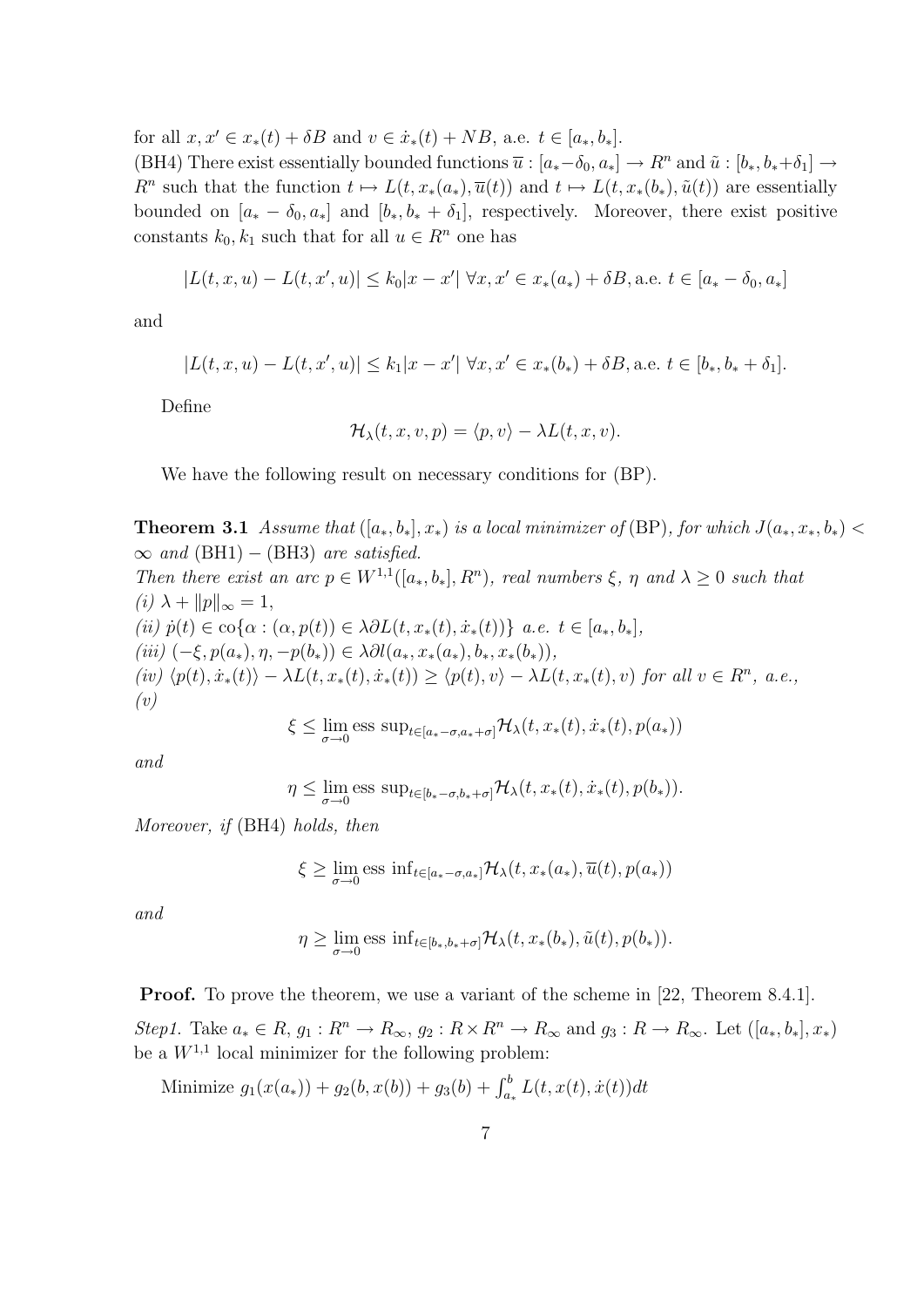over processes  $([a_*, b], x)$  which satisfy  $x \in W^{1,1}([a_*, b])$ .

Assume that (BH2) and (BH3) are satisfied,  $g_1$  is Lipschitz continuous near  $x_*(a_*)$ ,  $g_2$  is twice continuously differentiable near  $(b_*, x_*(b_*))$  and  $g_3$  is Lipschitz continuous near  $b_*$ .

We show that there exist  $p \in W^{1,1}$  and  $\lambda \geq 0$  such that

 $(A1)$   $\lambda + ||p||_{\infty} = 1,$ (B1)  $\dot{p}(t) \in \text{co}\{\alpha : (\alpha, p(t)) \in \lambda \partial L(t, x_*(t), \dot{x}_*(t))\}$  a.e., (C1)  $p(a_*) \in \lambda \partial g_1(x_*(a_*)), \quad -p(b_*) = \lambda \nabla_x g_2(b_*, x_*(b_*)),$ (D1)  $\langle p(t), \dot{x}_*(t) \rangle - \lambda L(t, x_*(t), \dot{x}_*(t)) \ge \langle p(t), v \rangle - \lambda L(t, x_*(t), v)$  for all  $v \in R^n$ , a.e., (E1)

$$
\lambda \nabla_b g_2(b_*, x_*(b_*)) \le \text{ess sup}_{[b_*-\sigma, b_*+\sigma]} \mathcal{H}_\lambda(t, x_*(t), \dot{x}_*(t), p(b_*)) + \lambda k_3,
$$

in which  $k_3$  is a Lipschitz constant for  $g_3$ . Moreover, if (BH4) holds then

$$
-\lambda k_3 + \lim_{\sigma \to 0} \text{ess inf}_{[b_*-\sigma, b_*+\sigma]} \mathcal{H}_\lambda(t, x_*(b_*), \overline{u}(t), p(b_*)) \leq \lambda \nabla_b g_2(b_*, x_*(b_*)).
$$

Conditions (A1)-(D1) follow directly from the fixed end-time conditions [24, Theorem 3]. It remains to prove (E1). For  $\sigma > 0$  sufficiently small,  $([a_*, b_* - \sigma], x_*)$  must have cost not less then that of  $([a_*,b_*],x_*)$ . Hence we have

$$
g_2(b_*, x_*(b_*)) + g_3(b_*) + \int_{a_*}^{b^*} L_*(t)dt \le g_2(b_* - \sigma, x_*(b_* - \sigma)) + g_3(b_* - \sigma) + \int_{a_*}^{b^* - \sigma} L_*(t)dt,
$$

where  $L_*(t) := L(t, x_*(t), \dot{x}_*(t))$ . Since  $g_2$  is  $C^2$ , we get

$$
0 \leq -\nabla_b g_2(b_*, x_*(b_*))\sigma - \nabla_x g_2(b_*, x_*(b_*)) \int_{b_*-\sigma}^{b^*} \dot{x}_*(t) dt + o(\sigma) + k_3 \sigma - \int_{b_*-\sigma}^{b^*} L_*(t) dt.
$$

Consequently,

$$
0 \leq -\lambda \nabla_b g_2(b_*, x_*(b_*))\sigma - \lambda \nabla_x g_2(b_*, x_*(b_*)) \int_{b_*-\sigma}^{b^*} \dot{x}_*(t)dt + \lambda o(\sigma) + k_3 \sigma - \lambda \int_{b_*-\sigma}^{b^*} L_*(t)dt
$$
  
=  $-\lambda \nabla_b g_2(b_*, x_*(b_*))\sigma + \int_{b_*-\sigma}^{b^*} [\langle p(b_*), \dot{x}_*(t) \rangle - \lambda L_*(t)]dt + \lambda o(\sigma) + \lambda k_3 \sigma.$ 

Hence

$$
\lambda \nabla_b g_2(b_*, x_*(b_*)) \leq \lim_{\sigma \to 0} \frac{1}{\sigma} \int_{b_*-\sigma}^{b_*} [\langle p(b_*), x_*(t) \rangle - \lambda L_*(t)] dt + \lambda k_3
$$
  

$$
\leq \lim_{\sigma \to 0} \underset{[b_*-\sigma, b_*+\sigma]}{\text{ess}} \lim_{[b_*-\sigma, b_*+\sigma]} \mathcal{H}_\lambda(t, x_*(t), \dot{x}_*(t), p(b_*)) + \lambda k_3.
$$

We now assume that (BH4) is fulfilled. Define a multifunction

$$
F: [b_*, b_* + \delta_1] \times R^n \times R \to R^n \times R
$$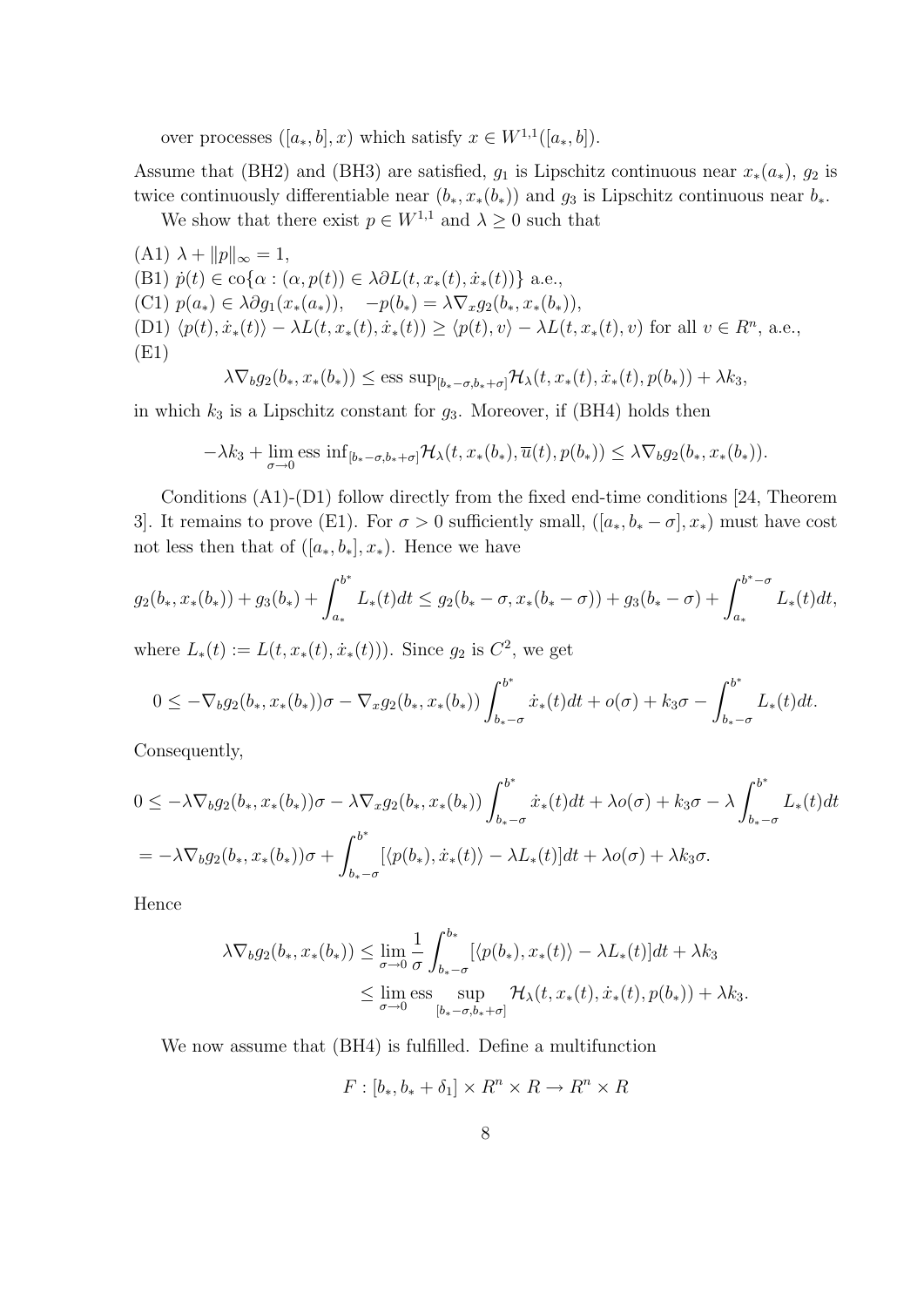by setting  $F(t, x, y) = \{(u, v) \in R^n \times R : v = L(t, x, u)\}\.$  It is clear that for a.e.  $t \in [b_*, b_* + \delta_1]$ , the multifunction  $(x, y) \mapsto F(t, x, y)$  is Lipschitz continuous with rank  $k_1$  in a neighborhood of  $(x_*(b_*), y(b_*))$ , where y is a given constant function. Define the function  $\hat{z} : [b_*, b_* + \delta_1] \to R^n \times R$  by  $\hat{z}(t) = (\hat{x}(t), \hat{y}(t))$ , where

$$
\hat{x}(t) = x_*(b_*) + \int_{b_*}^t \tilde{u}(s)ds, \ \hat{y}(t) = y(b_*) + \int_{b_*}^t L(s, x_*(b_*), \tilde{u}(s))ds.
$$

We see that  $\dot{\hat{z}}(t) \in F(t, x_*(b_*), y(b_*))$ . For each  $\sigma < \delta_1$  we put  $K_{\sigma} = \exp(\int_{b_*}^{b_*+\sigma} k_1 dt)$ ,  $\rho_{\sigma}(\hat{z}) = \int_{b_*}^{b_*+\sigma} \rho_F(t, \hat{z}(t), \dot{\hat{z}}(t)) dt$ , where  $\rho_F(t, z(t), \dot{z}(t)) := d(\dot{z}(t), F(t, z(t))$  and  $z(t) =$  $(x(t), y(t))$ . Since  $t \mapsto \tilde{u}(t)$  and  $t \mapsto L(t, x_*(b_*), \tilde{u}(t))$  are essentially bounded, there exists a constant  $M > 0$  such that

$$
|\hat{z}(t) - (x_*(b_*), y(b_*))| \le M|t - b_*|.
$$

Hence  $\hat{z}(t) \rightarrow (x_*(b_*), y(b_*))$  as  $t \rightarrow b_*$ . By the Lipschitz continuity of F, we have

$$
F(t, x_*(b_*), y(b_*)) \subset F(t, \hat{z}(t)) + k_1 |\hat{z}(t) - (x_*(b_*), y(b_*))|
$$

for a.e.  $t \in [b_*, b_* + \sigma_1]$  for some  $\sigma_1 < \delta_1$ . This implies that  $\rho(t, \hat{z}(t), \dot{\hat{z}}(t)) \leq k_1 M |t - b_*|$ for a.e.  $t \in [b_*, b_* + \sigma_1]$ . Hence for all  $\sigma \in (0, \sigma_1)$  we have

$$
\rho_{\sigma}(\hat{z}) = \int_{b_*}^{b_*+\sigma} \rho_F(t, \hat{z}(t), \dot{\hat{z}}(t)) dt \leq Mk_1 \sigma^2.
$$

Consequently,  $K_{\sigma}\rho_{\sigma}(\hat{z}) \to 0$  as  $\sigma \to 0$ . By Theorem 3.16 in [5] for each  $\sigma \in (0, \sigma_1)$ , there exists a solution  $z_{\sigma}(t) = (x_{\sigma}(t), y_{\sigma}(t)), t \in [b_*, b_* + \sigma], \dot{z}_{\sigma}(t) \in F(t, z_{\sigma}(t))$  with  $z_{\sigma}(b_*)=\hat{z}(b_*)$  satisfying

$$
\int_{b_*}^{b_*+\sigma} |\dot{z}_\sigma(t) - \dot{\hat{z}}(t)| dt \leq K_\sigma \int_{b_*}^{b_*+\sigma} \rho_F(t, \hat{z}(t), \dot{\hat{z}}(t)) dt \leq K_\sigma M k_1 \sigma^2.
$$

This implies that

$$
\int_{b_*}^{b_*+\sigma} |\dot{x}_\sigma(t) - \tilde{u}(t)| dt \le K_\sigma M k_1 \sigma^2
$$

and

$$
\int_{b_*}^{b_*+\sigma} |L(t,x_\sigma(t),\dot{x}_\sigma(t)) - L(t,x_*(b_*),\tilde{u}(t)|dt \leq K_\sigma Mk_1\sigma^2.
$$

Fixing any  $\sigma \in (0, \sigma_1)$ , we define a function x by consternating  $x_*(t)$ ,  $a_* \le t \le b_*$  and  $x_{\sigma}(t), b_{*} \leq t \leq b_{*} + \sigma$ . We therefore obtain a feasible process  $([a_{*}, b_{*} + \sigma], x)$ . Since  $([a_*, b_* + \sigma], x)$  must have cost not less then that of  $([a_*, b_*], x_*)$  we conclude that

$$
g_2(b_*, x_*(b_*)) + g_3(b_*) + \int_{a_*}^{b^*} L_*(t)dt \le g_2(b_* + \sigma, x(b_* + \sigma)) + g_3(b_* + \sigma) + \int_{a_*}^{b^* + \sigma} L(t, x(t), \dot{x}(t))dt.
$$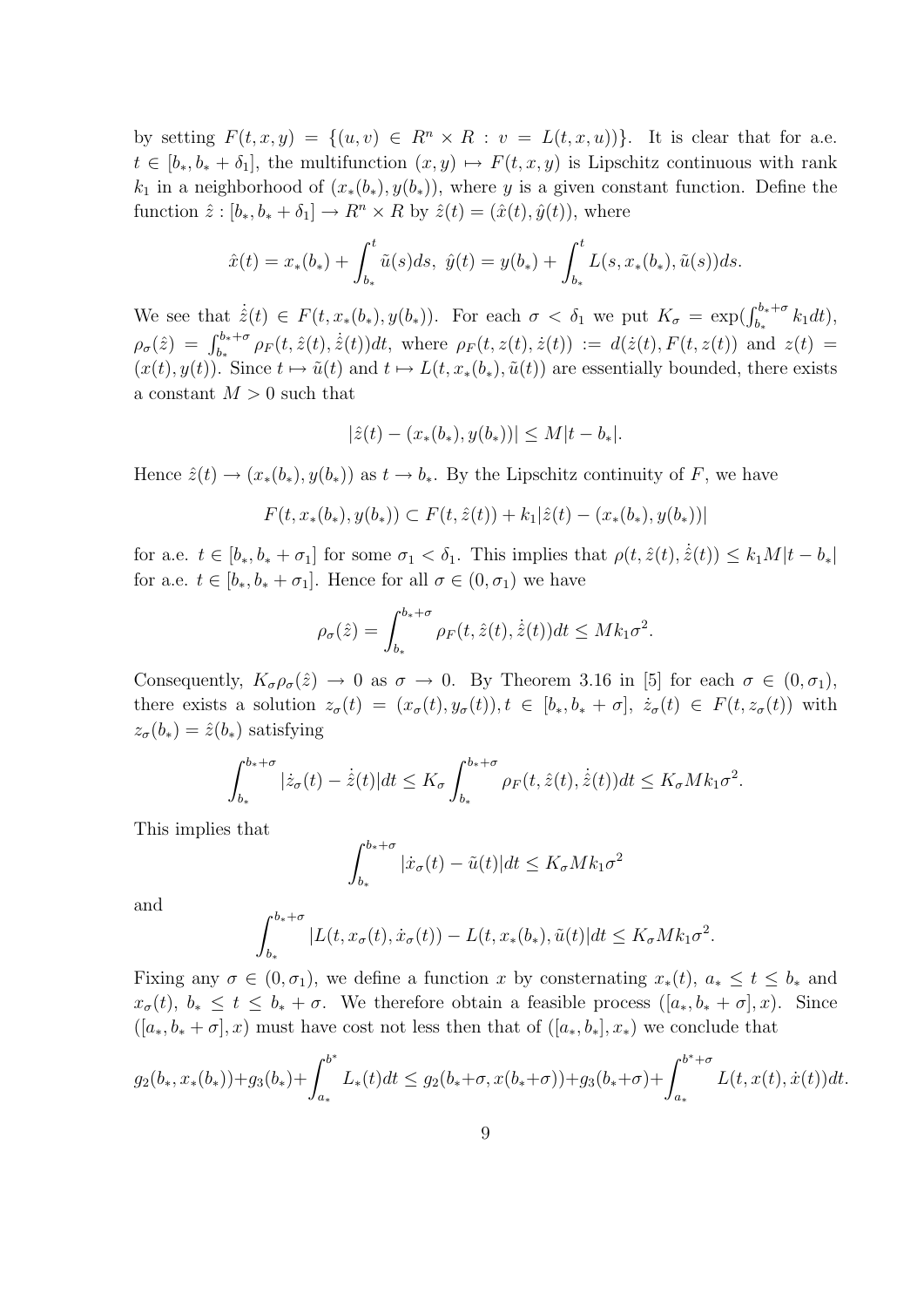Hence

$$
0 \leq \nabla_b g_2(b_*, x_*(b_*))\sigma + o(\sigma) + k_3 \sigma + \int_{b_*}^{b_* + \sigma} \nabla_x g_2(b_*, x_*(b_*)) \dot{x}_\sigma(t) dt + \int_{b_*}^{b_* + \sigma} L(t, x_\sigma(t), \dot{x}_\sigma(t)) dt
$$
  
\n
$$
\leq \nabla_b g_2(b_*, x_*(b_*))\sigma + o(\sigma) + k_3 \sigma + \int_{b_*}^{b_* + \sigma} \nabla_x \langle g_2(b_*, x_*(b_*)), \tilde{u}(t) \rangle dt +
$$
  
\n
$$
+ |\nabla_x g_2(b_*, x_*(b_*))| K_\sigma M k_1 \sigma^2 + \int_{b_*}^{b_* + \sigma} L(t, x_*(b_*), \dot{\tilde{u}}(t)) dt + K_\sigma M k_1 \sigma^2.
$$

Multiplying the latter inequality by  $\lambda \geq 0$  and dividing by  $\sigma > 0$  yields

$$
-\lambda k_3 + \frac{1}{\sigma} \int_{b_*}^{b_*+\sigma} [p(b_*)\tilde{u}(t) - \lambda L(t, x_*(b_*), \tilde{u}(t))]dt \le
$$
  

$$
\leq K_{\sigma} M k_1 \sigma(\nabla_x g_2(b_*, x_*(b_*)) + 1) + \lambda \nabla_b g_2(b_*, x_*(b_*)).
$$

This implies that

$$
-\lambda k_3 + \lim_{\sigma \to 0} \text{ess} \inf_{[b_*-\sigma, b_*+\sigma]} \mathcal{H}_\lambda(t, x_*(b_*), \tilde{u}(t), p(b_*)) \leq \lambda \nabla_b g_2(b_*, x_*(b_*)).
$$

Thus assertions of Step 1 are obtained.

Step 2. Take  $a_* \in R$  and  $g: R \times R^n \times R^n \to R_\infty$ . Let  $([a_*,b_*],x_*)$  be a  $W^{1,1}$  local minimizer for the following problem:

Minimize  $g(x(a_*), b, x(b)) + \int_{a_*}^{b} L(t, x(t), \dot{x}(t)) dt$ over processes  $([a_*, b], x)$  which satisfy  $x \in W^{1,1}([a_*, b]).$ 

Assume that (BH2)-(BH3) are satisfied and g is Lipschitz continuous near  $(x_*(a_*), b_*, x_*(b_*))$ with a rank  $k_g$ . We show that there exist  $p \in W^{1,1}$ , real numbers  $\eta$  and  $\lambda \geq 0$  such that  $(A2) \lambda + ||p||_{\infty} + |\eta| = 1,$ (B2)  $\dot{p}(t) \in \text{co}\{\alpha : (\alpha, p(t)) \in \lambda \partial L(t, x_*(t), \dot{x}_*(t))\}$  a.e.,

(C2)  $(p(a_*,), \eta, -p(b_*)) \in \lambda \partial g(x_*(a_*), b_*, x_*(b_*)),$ (D2)  $\langle p(t), \dot{x}_*(t) \rangle - \lambda L(t, x_*(t), \dot{x}_*(t)) \ge \langle p(t), v \rangle - \lambda L(t, x_*(t), v)$  for all  $v \in R^n$ , a.e., (E2)

$$
\eta \leq \lim_{\sigma \to 0} {\rm ess}\sup_{[b_*-\sigma,b_*]} \mathcal{H}_\lambda(t,x_*(t),\dot{x}_*(t),p(b_*)).
$$

Moreover if (BH4) holds, then

$$
\eta \geq \lim_{\sigma \to 0} \text{ess} \inf_{[b_*,b_*+\sigma]} \mathcal{H}_\lambda(t,x_*(b_*),\tilde{u}(t),p(b_*)).
$$

Take a sequence  $K_i \to \infty$  and define

$$
J_i(b, x, \tau, y) := g(x(a_*), \tau(a_*), y(a_*)) + \int_{a_*}^b L(t, x(t), \dot{x}(t)) dt + K_i(|\tau(b) - b|^2 + |y(b) - x(b)|^2),
$$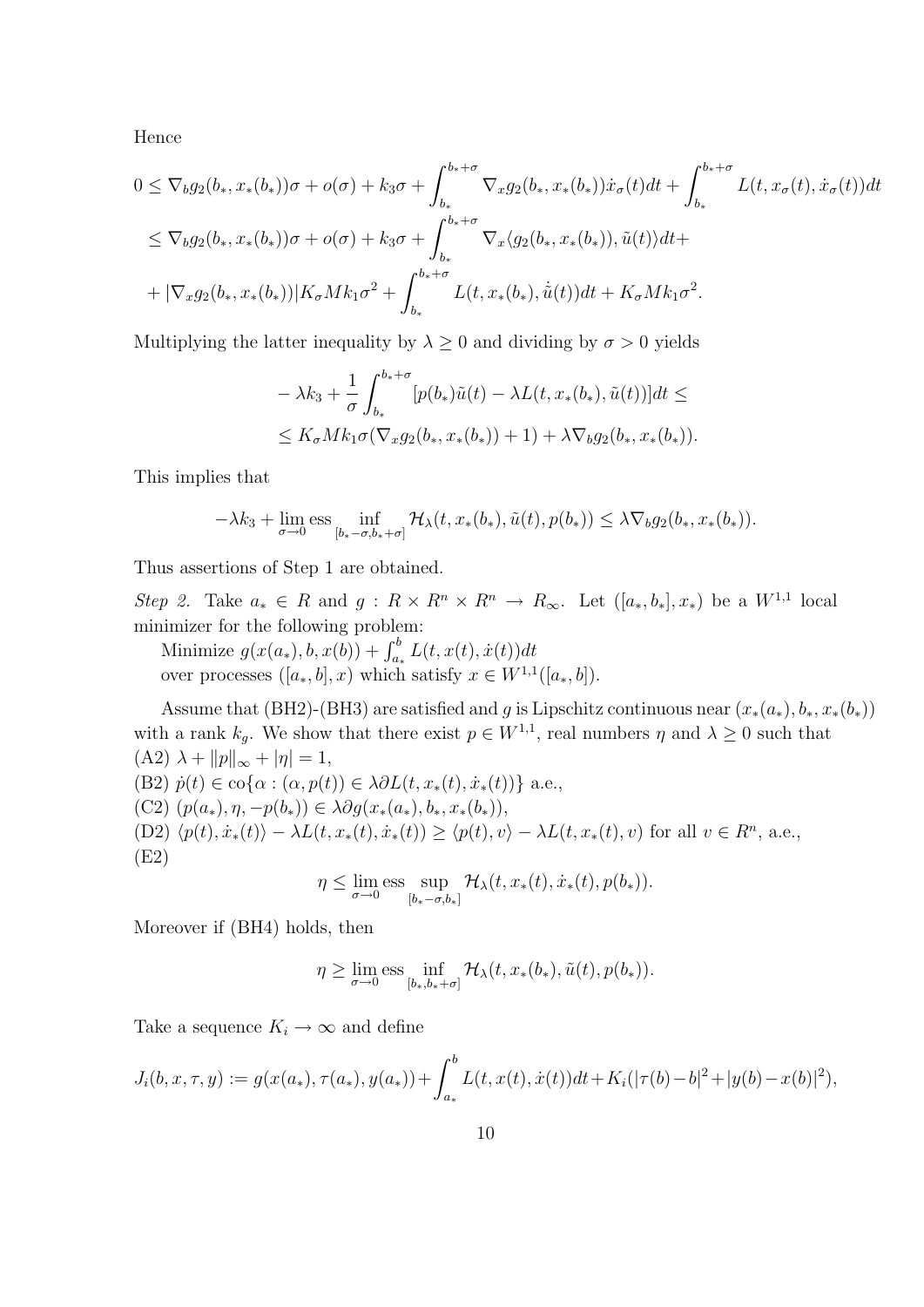where  $\tau$  and y are constant functions. Denote by W the set of all  $([a_*,b], z = (x, \tau, y))$ such that  $x \in W^{1,1}([a_*,b], R^n)$ ,  $\tau \in R$ ,  $y \in R^n$ . With respect to the metric

$$
d(([a_*,b],(x,\tau,y)),([a_*,b'],(x',\tau',y'))=|b-b'|+|x(a_*)-x'(a_*)|+||\dot{x}^e-\dot{x}'^e||+|\tau-\tau'|+|y-y'|,
$$

W is complete and  $J_i$  is continuous. Let us define a sequence  $\epsilon_i$  by

$$
\epsilon_i^2 := J_i(b_*, x_*, b_*, x_*(b_*)) - \inf_W J_i(b, x, \tau, y).
$$

By similar arguments as in Step 5, we can show that  $\epsilon_i \to 0$ . The Ekeland Principle now gives us, for each i, a point  $(b_i, x_i, \tau_i, y_i)$  in W such that

$$
d[(b_i, x_i, \tau_i, y_i), (b_*, x_*, b_*, x_*(b_*))] \le \epsilon_i
$$
\n(1)

$$
J_i(b_i, x_i, \tau_i, y_i) \leq J_i(b, x, \tau, y) + \epsilon_i d[(b_i, x_i, \tau_i, y_i), (b, x, \tau, y)] \ \forall (b, x, \tau, y) \in W. \tag{2}
$$

From (1), it follows that  $b_i \to b_*$ ,  $\tau_i \to b_*, y_i \to x_*(b_*)$ ,  $x_i^e \to x_*^e$  uniformly,  $\dot{x}_i^e \to \dot{x}_*^e$  a.e. and in  $L^1$ . Also, (2) implies that  $(b_i, \tau_i, x_i, y_i)$  is a W minimizer of the functional

$$
\tilde{J}_i(b, z) := g(x(a_*), \tau(a_*), y(a_*)) + \epsilon_i(|\tau(a_*) - \tau_i| + |x(a_*) - x_i(a_*)| + |y(a_*) - y_i|) +
$$
  
+ 
$$
K_i(|\tau(b) - b|^2 + |y(b) - x(b)|^2) + \epsilon_i(|b - b_i| + \int_b^{b \vee b_i} |\dot{x}_i^e(t)|dt) +
$$
  
+ 
$$
\int_{a_*}^b (L(t, x(t), \dot{x}(t)) + \epsilon_i |\dot{x} - \dot{x}_i^e|)dt.
$$

Put

$$
g_1(z(a_*)) = g(x(a_*), \tau(a_*), y(a_*)) + \epsilon_i(|\tau(a_*) - \tau_i| + |x(a_*) - x_i(a_*)| + |y(a_*) - y_i|),
$$
  

$$
g_2(b, z(b)) = K_i(|\tau(b) - b|^2 + |y(b) - x(b)|^2)
$$

and

$$
g_3(b) = \epsilon_i(|b - b_i| + \int_b^{b \lor b_i} |\dot{x}_i^e(t)| dt).
$$

According to Step 1, there exist  $p_i$ , real numbers  $\lambda_i \geq 0$ ,  $\eta_i$  and  $r_i$  such that

(i)  $\lambda_i + |\eta_i| + |r_i| + ||p_i||_{\infty} = 1,$ (ii)  $\dot{p}_i(t) \in \text{co}\{\alpha : (\alpha, p_i(t)) \in \lambda_i \partial L(t, x_i(t), \dot{x}_i(t)) + \epsilon_i \lambda_i \{0\} \times B\}$  a.e.  $t \in [a_*, b_i],$ (iii)  $(p_i(a_*), \eta_i, r_i) \in \lambda_i \partial g(x_i(a_*), \tau_i, y_i) + \lambda_i \epsilon_i B \times B \times B$  and  $-(p_i(b_i), \eta_i, r_i) = \lambda_i \nabla_z g_2(b_i, x_i(b_i), \tau_i(b_i), y_i(b_i)),$ (iv)  $\langle p_i(t), \dot{x}_i(t) \rangle - \lambda_i L(t, x_i(t), \dot{x}_i(t)) \ge \langle p_i(t), v \rangle - \lambda L(t, x_i(t), v) - \lambda_i \epsilon_i |v - \dot{x}_i|$  for all  $v \in R^n$ and a.e.  $t \in [a_*, b_i]$ . (v)

$$
\lambda_i \nabla_b g_2(b_i, x_i(b_i), \tau_i(b_i), y_i(b_i)) \leq \lim_{\sigma \to 0} \underset{[b_i - \sigma, b_i]}{\text{ess}} \sup \mathcal{H}_{\lambda_i}(t, x_i(t), \dot{x}_i(t), p_i(b_i)) + \lambda_i \epsilon_i k_3.
$$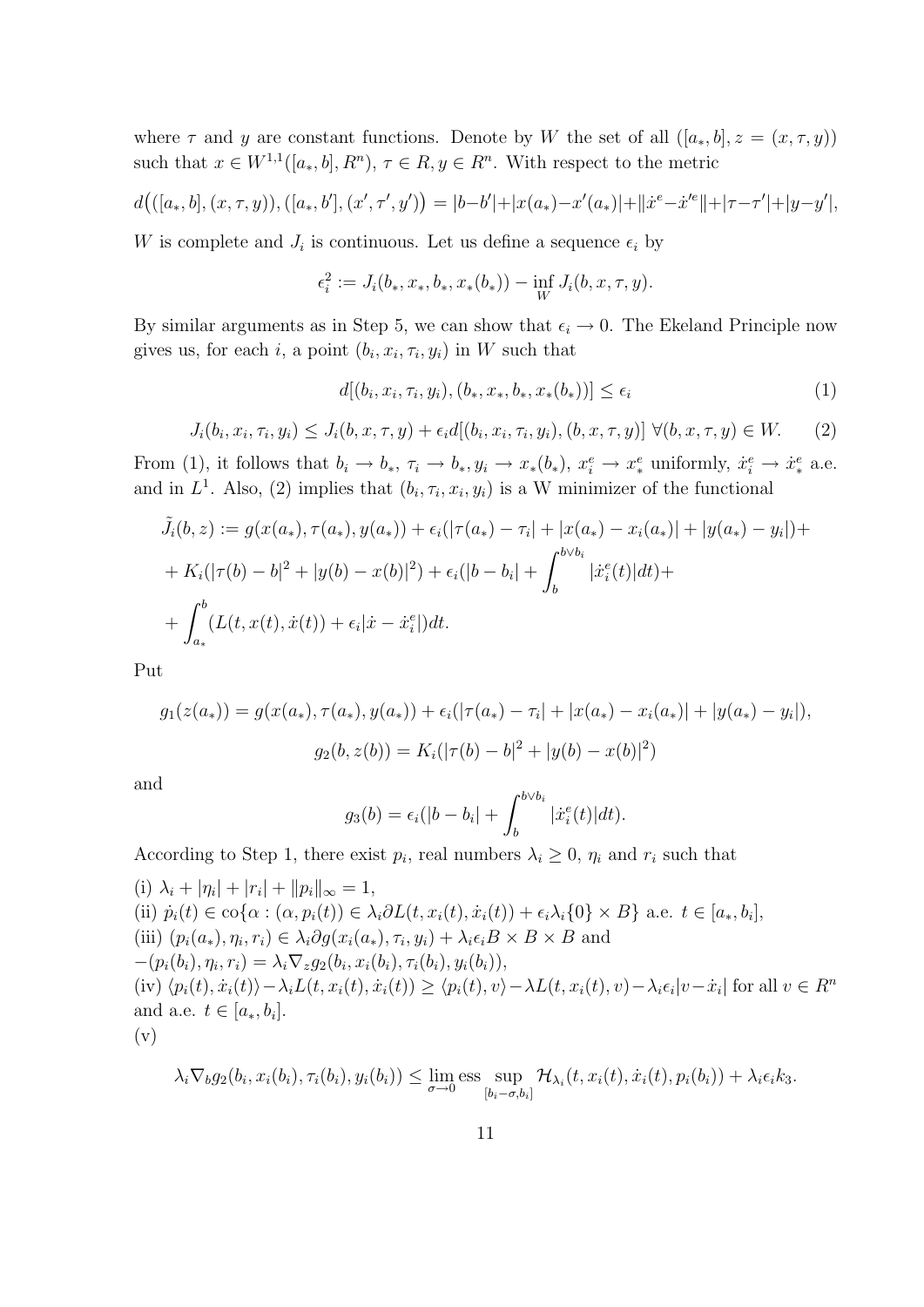Assume that (BH4) is fulfilled. Putting  $\tilde{u}_i = \tilde{u}^e$ , we see that functions  $u_i$  and

$$
t \mapsto L(t, x_i(b_i), u_i(t)) + \epsilon_i |\tilde{u}_i(t)|
$$

are essentially bounded on  $[b_i, b_i + \delta_1]$ . Moreover for i sufficiently large, the function

$$
x\mapsto L(t,x,u)+\epsilon_i|u-x^e_i(t)|
$$

is Lipschitz continuous with rank  $k_1$  for a.e.  $t \in [b_i, b_i + \delta_1]$ .

By the conclusion of Step 1, one has

$$
\lambda_i \nabla_b g_2(b_i, x_i(b_i), \tau_i(b_i), y_i(b_i)) \ge
$$
  
\n
$$
\geq -\lambda_i \epsilon_i k_3 + \lim_{\sigma \to 0} \text{ess} \inf_{[b_i, b_i + \sigma]} [\langle p_i(b_i), u_i(t) \rangle - \lambda_i L(t, x_i(b_i), \tilde{u}_i(t)) - \lambda_i \epsilon_i | \tilde{u}_i(t)|].
$$

From (iii) we have  $-p_i(b_i) = -2\lambda_i K_i(y_i(b_i) - x_i(b_i))$ ,  $-\eta_i = 2\lambda_i K_i(\tau_i - b_i)$ ,  $-r_i =$  $2\lambda_i K_i(y_i(b_i) - x_i(b_i))$ . Hence  $-p_i(b_i) = r_i$  and  $\lambda_i \nabla_b g_2(b_i, x_i(b_i), \tau_i(b_i), y_i(b_i)) = \eta_i$ .

Since  $p_i$ 's are bounded and their derivatives are bounded by an integrable function,  $p_i \to p$  uniformly and  $\dot{p}_i \to \dot{p}$  weakly in  $L^1$  for some  $p \in W^{1,1}$ . A further subsequence extraction ensures that  $\lambda_i \to \lambda$ ,  $\eta_i \to \eta$  for some  $\lambda \geq 0$  and  $\eta$ . By passing to the limits as  $i \rightarrow \infty$  in (i)-(v), we obtain (B2)-(E2).

Since  $\lambda_i + ||p_i||_{\infty} + |\eta_i| \neq 0$ , by scaling multipliers we can arrange so that  $\lambda_i + ||p_i||_{\infty} +$  $|\eta_i|=1$ . Letting  $i \to \infty$  we obtain (A2). The proof of Step 2 is complete.

Step 3. (Necessary conditions for fixed right end-time problem). Take  $b_* \in R$  and q:  $R \times R^n \times R^n \to R_\infty$ . Let  $([a_*, b_*], x_*)$  be a  $W^{1,1}$  local solution of the problem:

Minimize  $g(a, x(a), x(b_)) + \int_a^{b_*} L(t, x(t), \dot{x}(t)) dt$ over processes  $([a, b_*], x)$  which satisfy  $x \in W^{1,1}([a, b_*], R^n)$ .

Assume that  $(BH2)$ ,  $(BH3)$  are satisfied and g is Lipschitz continuous in a neighborhood of  $(a_*, x_*(a_*), x_*(b_*))$ . We show that there exist p, real numbers  $\xi$  and  $\lambda \geq 0$  such that  $(A3) \lambda + ||p||_{\infty} + |\xi| = 1,$ (B3)  $\dot{p}(t) \in \text{co}\{\alpha : (\alpha, p(t)) \in \lambda \partial L(t, x_*(t), \dot{x}_*(s))\}\$ a.e.  $t \in [a_*, b_*],$ (C3)  $(-\xi, p(a_*) , -p(b_*) ) \in \lambda \partial q(a_*, x_*(a_*), x_*(b_*)),$ (D3)  $\langle p(t), \dot{x}_*(t) \rangle - \lambda L(t, x_*(t), \dot{x}_*(t)) \ge \langle p(t), v \rangle - \lambda L(t, x_*(t), v)$  for all  $v \in R^n$ , a.e.  $t \in [a_*, b_*],$ (E3)

$$
\xi \leq \lim_{\sigma \to 0} \underset{[a_*,a_*+\sigma]}{\text{ess}} \sup \mathcal{H}_\lambda(t,x_*(t),\dot{x}_*(t),p(a_*)).
$$

Moreover,

$$
\xi \ge \lim_{\sigma \to 0} \text{ess} \inf_{[a_* - \sigma, a_*]} \mathcal{H}_\lambda(t, x_*(a_*), \overline{u}(t), p(a_*))
$$

whenever (BH4) is fulfilled.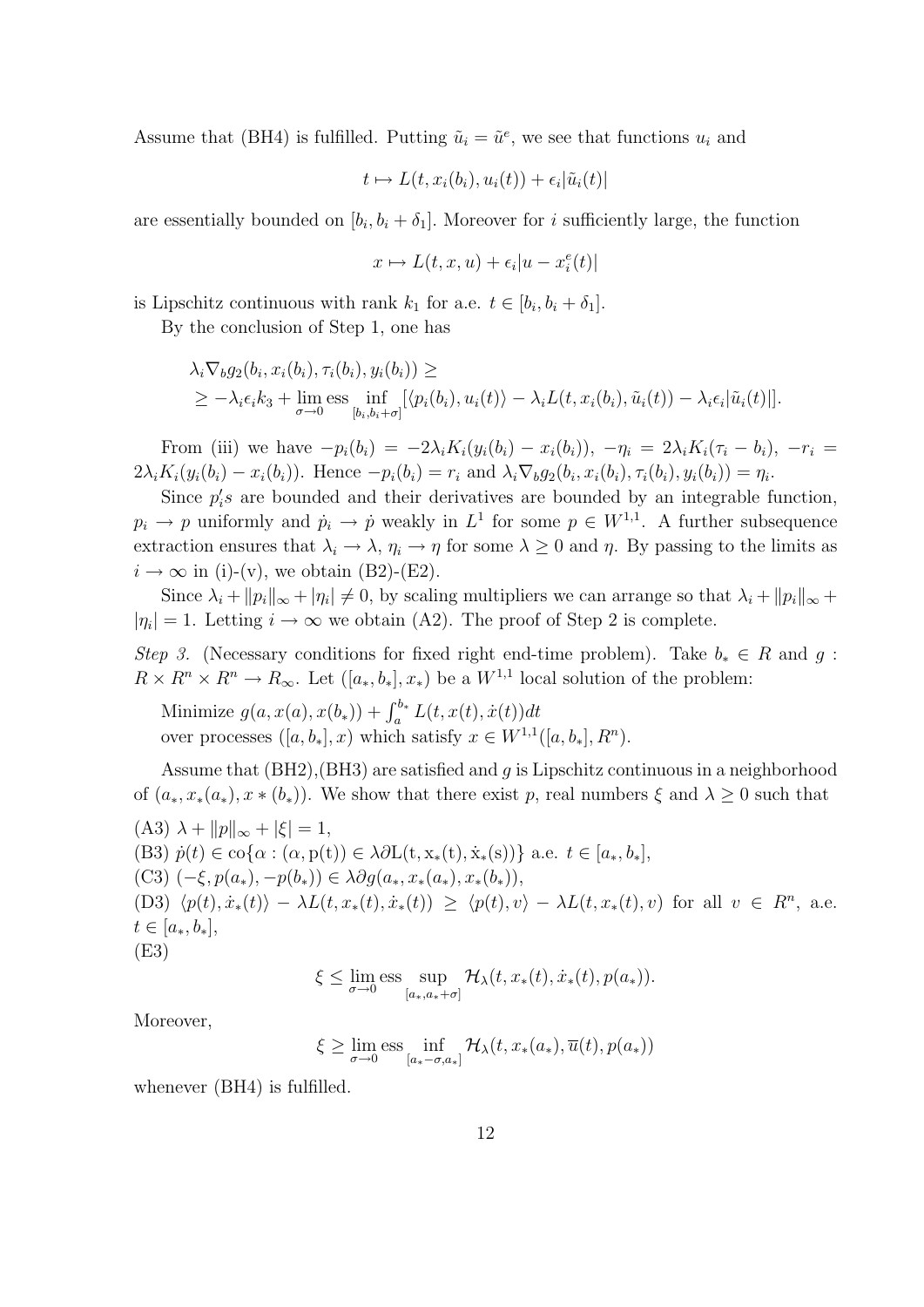Put  $a'_* = -b_*, b' = -a, b'_* = -a_*, x'(s) = x(-s), \overline{u}'(s) = -\overline{u}(-s), x'_*(s) = x_*(-s)$  $g'(t, x, y) = g(-t, x, y)$  and  $L'(s, x, y) = L(-s, x, -y)$ . By considering a change of independent variable  $s = -t$ , it follows that  $([a'_*, b'_*], x'_*)$  is a solution of the problem

Minimize  $g'(b', x(b'), x(a_*')) + \int_{a_*'}^{b'}$  $\int_{a'_*}^{b'} L'(s, x'(s), \dot{x}'(s)) dt$ over processes  $([a'_*, b'], x')$  which satisfy  $x' \in W^{1,1}([a'_*, b'], R^n)$ .

According to Step 2, there exist  $p', \mu', \gamma', \lambda'$  and  $\eta'$  such that

(i)  $\lambda' + ||p'||_{\infty} + |\eta'| = 1,$ (ii)  $\dot{p}'(s) \in \text{co}\{\alpha : (\alpha, p'(s)) \in \lambda' \partial L'(s, x'_{*}(s), \dot{x}'_{*}(s))\}$  a.e.  $s \in [a', b'_{*}],$ (iii)  $(\eta', -p'(b'_*), p'(a'_*)) \in \lambda' \partial g'(b'_*, x'_*(b'_*), x'_*(a_*)),$ (iv)  $\langle p'(s), \dot{x}'_*(s) \rangle - \lambda' L'(s, x_*(s), \dot{x}'_*(s)) \ge \langle p'(s), v \rangle - \lambda' L'(s, x'_*(s), v)$  for all  $v \in R^n$ , a.e., (v)

$$
\eta' \le \lim_{\sigma \to 0} \text{ess} \sup_{[b'_* - \sigma, b'_*]} [\langle p'(b'_*), \dot{x}'_*(s) \rangle - \lambda L'(s, x'_*(s), \dot{x}'_*(s))].
$$

Moreover,

$$
\eta' \ge \lim_{\sigma \to 0} \text{ess} \inf_{[b'_*,b'_*+\sigma]} [\langle p'(b'_*),\overline{u}'(s) \rangle - \lambda L'(s,x'_*(s),\overline{u}'(s)))]
$$

whenever (BH6) is fulfilled.

Put  $\xi = \eta'$ ,  $\lambda = \lambda'$  and  $p(s) = -p'(-s)$ . By simple computation we obtain (A3)-(E3) from assertions  $(i)-(v)$ .

Step 4. Take  $g_1, g_2 : R \times R^n \to R_\infty$ ,  $g_3 : R \to R_\infty$ . Let  $([a_*, b_*], x_*)$  be a solution of the problem:

Minimize  $g_1(a, x(a)) + g_2(b, x(b)) + g_3(b) + \int_a^b L(t, x(t), \dot{x}(t)) dt$ over processes  $([a, b], x)$  which satisfy  $x \in W^{1,1}([a, b], R^n)$ .

Assume that (BH2) and (BH3) are satisfied,  $g_1$  is Lipschitz continuous near  $(a_*, x_*(a_*))$ ,  $g_2$  is twice differentiable near  $(b_*, x_*(b_*))$  and  $g_3$  is Lipschitz continuous near  $b_*$  with rank  $k_3$ .

Fixing  $b = b_*$ , we see that  $([a_*, b_*], x_*)$  is a solution of the problem

Minimize  $g_1(a, x(a)) + g_2(b_*, x(b_*)) + g_3(b_*) + \int_a^{b_*} L(t, x(t), \dot{x}(t)) dt$ over processes  $([a, b_*], x)$  which satisfy  $x \in W^{1,1}([a, b_*], R^n)$ .

According to Step 3, there exist p, real numbers  $\lambda \geq 0$  and  $\xi$  such that

 $(A4) \lambda + ||p||_{\infty} + |\xi| = 1,$ (B4)  $\dot{p}(t) \in \text{co}\{\alpha : (\alpha, p(t)) \in \lambda \partial L(t, x_*(t), \dot{x}_*(s))\}$  a.e.  $t \in [a_*, b_*],$ (C4)  $(-\xi, p(a_*)\in \lambda \partial g_1(a_*, x_*(a_*)), -p(b_*)=\lambda \nabla_x g_2(b_*, x_*(b_*)),$ (D4)  $\langle p(t), \dot{x}_*(t) \rangle - \lambda L(t, x_*(t), \dot{x}_*(t)) \ge \langle p(t), v \rangle - \lambda L(t, x_*(t), v)$  for all  $v \in R^n$ , a.e.  $t \in [a_*, b_*],$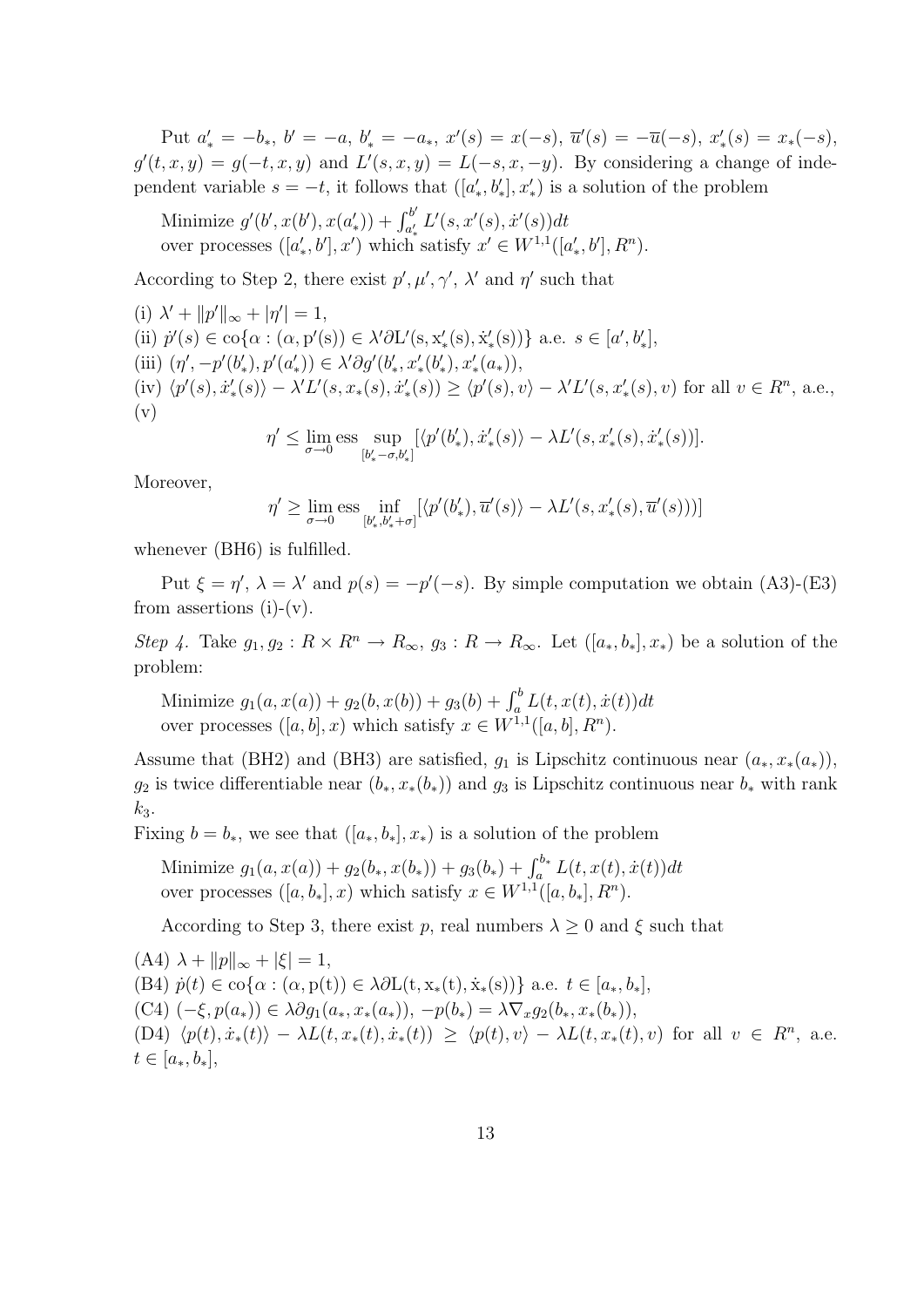(E4)

$$
\xi \leq \lim_{\sigma \to 0} \underset{[a_*,a_*+\sigma]}{\text{ess}} \sup \mathcal{H}_\lambda(t,x_*(t),\dot{x}_*(t),p(a_*)).
$$

Moreover,

 $\xi \geq \lim_{\sigma \to 0} \text{ess} \inf_{[a_* - \sigma, a_*]} \mathcal{H}_\lambda(t, x_*(a_*), \overline{u}(t), p(a_*))$ 

Since  $([a_*, b_*], x_*)$  is also a solution of the problem

Minimize  $g_1(a_*, x(a_*)) + g_2(b, x(b)) + g_3(b) + \int_{a_*}^b L(t, x(t), \dot{x}(t)) dt$ over processes  $([a_*,b],x)$  which satisfy  $x \in W^{1,1}([a_*,b], R^n)$ ,

a similar argument as in Step 1 shows that

$$
-\lambda k_3 + \lim_{\sigma \to 0} \underset{[b_*,b_*+\sigma]}{\text{ess}} \inf_{[b_*,b_*+\sigma]} \mathcal{H}_{\lambda}(t,x_*(b_*),\tilde{u}(t),p(b_*)) \leq \lambda \nabla_b g_2(b_*,x_*(b_*)) \leq
$$
  

$$
\leq \lim_{\sigma \to 0} \underset{[b_*-\sigma,b_*]}{\text{ess}} \sup_{[b_*-\sigma,b_*]} \mathcal{H}_{\lambda}(t,x_*(t),\dot{x}_*(t),p(b_*)) + \lambda k_3.
$$

*Step 5*. We now return to the problem (BP). Let  $([a_*, b_*], x_*)$  be a solution of (BP)

Minimize  $J(a, b, x) := l(a, x(a), b, x(b)) + \int_a^b L(t, x(t), \dot{x}(t)) dt$ over intervals  $[a, b]$  and arcs  $x \in W^{1,1}([a, b], R^n)$ .

We want to show that there exist p, real numbers  $\lambda \geq 0$ ,  $\xi$  and  $\eta$  which satisfy the conclusion of Theorem 3.1.

Take a sequence  $K_i \to \infty$ . For each i we put

$$
J_i(a, b, x, \tau, y) = l(a, x(a), \tau(a), y(a)) + \int_a^b L(t, x(t), \dot{x}(t))dt + K_i(|\tau(b) - b|^2 + |y(b) - x(b)|^2),
$$
\n(3)

where  $\tau$  and y are constant functions. Denote by  $\tilde{W}$  the set of all  $(a, b, z = (x, \tau, y))$  such that  $x \in W^{1,1}([a, b], R^n)$ ,  $\tau \in R$ ,  $y \in R^n$ . It is clear that  $\tilde{W}$  is a metric space with respect to metric d induced by the norm

$$
|(a, b, x, \tau, y)| = |a| + |b| + |x(a)| + ||\dot{x}^e||_{L^1} + |\tau| + |y|.
$$

Moreover,  $J_i$  is continuous on  $\tilde{W}$ . Define a sequence  $\epsilon_i$  by

$$
\epsilon_i^2 := J_i(a_*,b_*,x_*,b_*,x_*(b_*)) - \inf_{\tilde{W}} J_i(a,b,x,\tau,y).
$$

We claim that  $\epsilon_i \to 0$ . In fact, from (BH1) we get

$$
l(a, x(a), \tau, y) \ge l(a, x(a), b, x(b)) - k_l(|\tau - b| + |y - x(b)|).
$$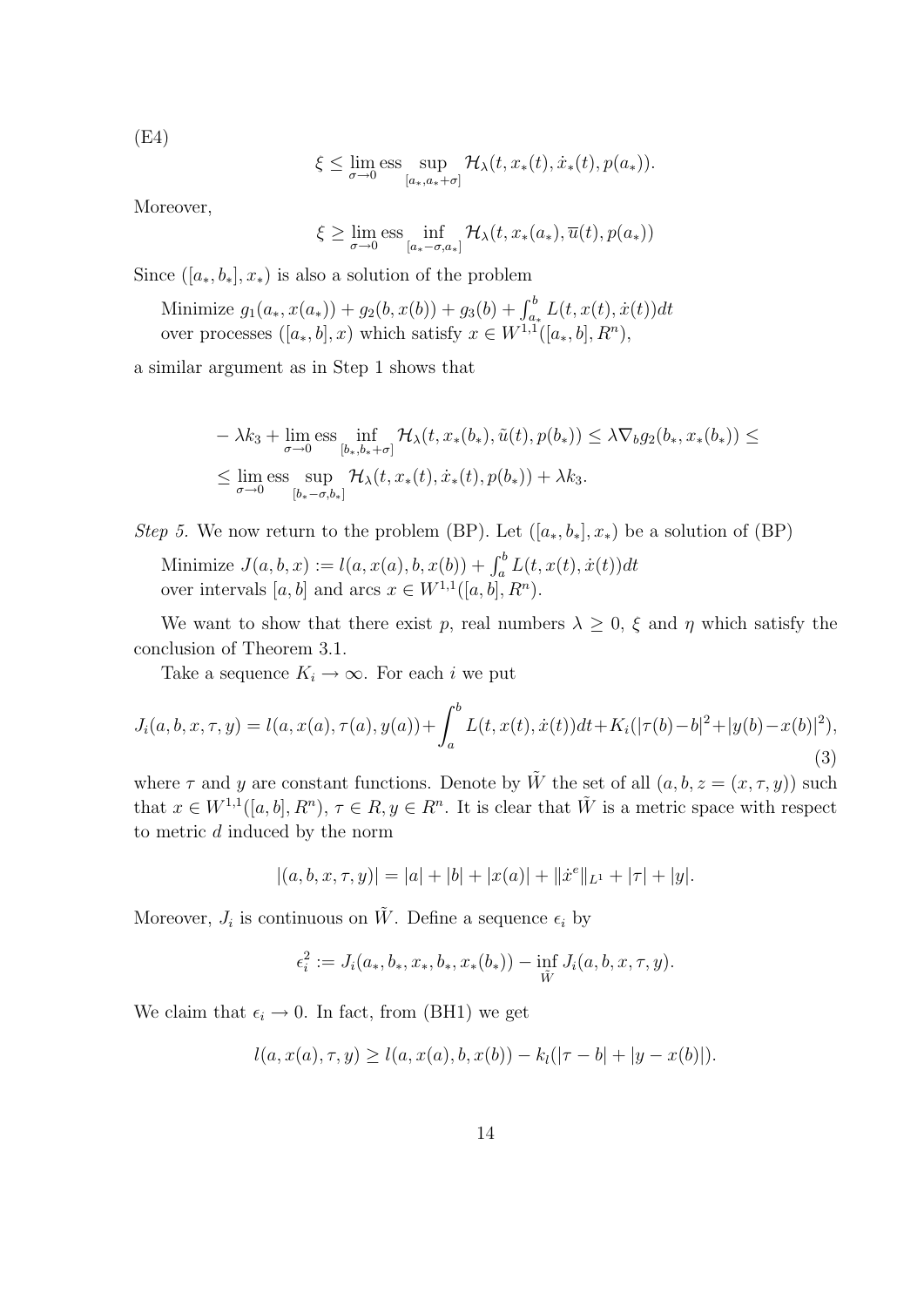Hence

$$
J_i(a, b, x, \tau, y) \ge l(a, x(a), b, x(b)) + \int_a^b L(t, x(t), \dot{x}(t))dt -
$$
  

$$
- k_l(|\tau - b| + |y - x(b)|) + K_i(|\tau(b) - b|^2 + |y(b) - x(b)|^2)
$$
  

$$
\ge J_i(a_*, b_*, x_*, b_*, x_*(b_*)) - k_l^2/2K_i.
$$

This implies that  $\epsilon_i \leq \frac{k_l}{\sqrt{2K_i}} \to 0$ . Since  $(a_*, b_*, x_*, b_*, x_*(b_*))$  is an  $\epsilon_i$  minimizer, Ekeland's principle give us, for each i, a point  $(a_i, b_i, x_i, \tau_i, y_i)$  such that

$$
d[(a_i, b_i, x_i, \tau_i, y_i), (a_*, b_*, x_*, b_*, x_*(b_*))] \le \epsilon_i,
$$
\n<sup>(4)</sup>

$$
J_i(a_i, b_i, x_i, \tau_i, y_i) \leq J_i(a, b, x, \tau, y) + \epsilon_i d[(a, b, x, \tau, y), (a_i, b_i, x_i, \tau_i, y_i)] \ \forall (a, b, a, \tau, y) \in \tilde{W}
$$
\n(5).

From (4) we get  $a_i \to a_*, b_i \to b_*, \tau_i \to b_*, y_i \to x_*(b_*)$ ,  $x_i \to x_*$  uniformly,  $\dot{x}_i^e \to \dot{x}_*^e$  a.e. and in  $L^1$ . It follows from (5) that  $(a_i, b_i, x_i, \tau_i, y_i)$  is a  $\tilde{W}$  minimizer of the functional

$$
\tilde{J}_i(a, z) := l(a, x(a), \tau(a), y(a)) + \epsilon_i(|a - a_i| + |x(a) - x_i(a_i)| + |\tau - \tau_i| + |y - y_i|)
$$
  
+ 
$$
\epsilon_i \int_{a \wedge a_i}^a |\dot{x}_i^e(t)| dt + \int_a^b (L(t, x(t), \dot{x}(t)) + \epsilon_i |\dot{x}(t) - \dot{x}_i^e(t)|) dt +
$$
  
+ 
$$
\epsilon_i K_i(|\tau(b) - b|^2 + |y(b) - x(b)|^2) + \epsilon_i(|b - b_i| + \int_b^{b \vee b_i} |\dot{x}_i^e(t)| dt),
$$

where  $z := (x, \tau, y)$ . Note that since  $\dot{x}_i^e \to \dot{x}_*^e$  in  $L^1$ , there exists  $h \in L^1$  such that  $|\dot{x}_i^e(t)| \leq h(t)$  a.e. Hence the functions  $a \mapsto \int_{a \wedge a_i}^a |\dot{x}_i^e(t)| dt$  and  $b \mapsto \int_b^{b \vee b_i} |\dot{x}_i^e(t)| dt$  are Lipschitz continuous with rank  $M =$  esssuph.

According to Step 4, there exist  $p_i$ , real numbers  $\lambda_i \geq 0$ ,  $\xi_i$ ,  $\eta_i$  and  $r_i$  such that

(A5)  $\lambda_i + ||p_i||_{\infty} + |\xi_i| + |\eta_i| + |r_i| = 1$ , (B5)  $\dot{p}_i(t) \in \text{co}\{\alpha : (\alpha, p_i(t)) \in \lambda \partial L(t, x_i(t), \dot{x}_i(t)) + \epsilon_i \lambda_i \{0\} \times B\}$  a.e.  $t \in [a_i, b_i]$ , (C5)  $(-\xi_i, p_i(a_i), \eta_i, r_i) \in \lambda_i \partial l(a_i, x_i(a_i), \tau_i, y_i) + \lambda_i \epsilon_i M(B \times \{0\} \times \{0\}) + \lambda_i \epsilon_i B^4$  and  $-(p_i(b_i), \eta_i, r_i) = 2\epsilon_i K_i(-y_i + x_i(b_i), \tau_i - b_i, y_i - x_i(b_i))$  $(D5) \langle p_i(t), \dot{x}_i(t) \rangle - \lambda_i L(t, x_i(t), \dot{x}_i(t)) \geq \langle p_i(t), v \rangle - \lambda L(t, x_i(t), v) - \lambda_i \epsilon_i |v - \dot{x}_i|$  for all  $v \in R^n$  and a.e.  $t \in [a_i, b_i]$ . (E5)

$$
\lim_{\sigma \to 0} \underset{[a_i - \sigma, a_i]}{\text{lim}} [\langle p_i(a_i), \overline{u}_i(t) \rangle - \lambda_i L(t, x_i(t), \dot{x}_i(t)) - \lambda_i \epsilon_i |\overline{u}_i(t)|] \leq \xi_i \leq
$$
\n
$$
\leq \lim_{\sigma \to 0} \underset{[a_i, a_i + \sigma]}{\text{ess}} \sup_{[a_i, a_i + \sigma]} [\langle p_i(a_i), \dot{x}_i(t) \rangle - \lambda_i L(t, x_i(t), \dot{x}_i(t))]
$$

and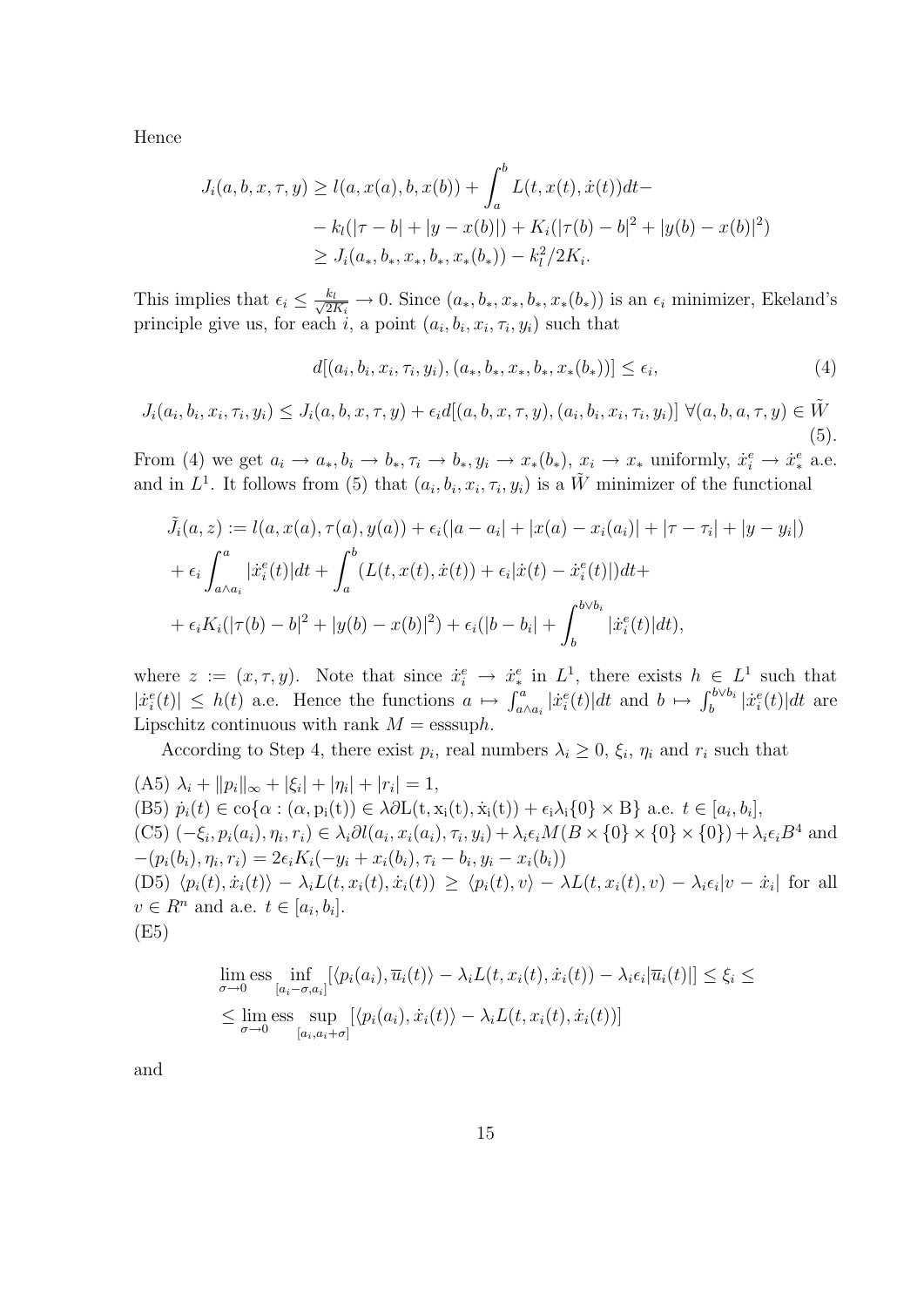$$
- \lambda_i \epsilon_i (1 + M) + \lim_{\sigma \to 0} \text{ess} \inf_{[b_i, b_i + \sigma]} [\langle p_i(b_i), \tilde{u}_i(t) \rangle - \lambda_i L(t, x_i(t), \tilde{u}_i(t)) - \lambda_i \epsilon_i |\tilde{u}_i(t)|] \le
$$
  

$$
\leq 2K_i \epsilon_i (b_i - \tau_i) = \eta_i \leq \lim_{\sigma \to 0} \text{ess} \sup_{[b_i - \sigma, b_i]} [\langle p_i(b_i), \dot{x}_i(t) \rangle - \lambda L(t, x_i(t), \dot{x}_i(t))] + \lambda_i \epsilon_i (1 + M),
$$

where  $\overline{u}_i = \overline{u}^e$  and  $\tilde{u}_i = \tilde{u}^e$ .

Since  $p_i$ 's are bounded and their derivatives are bounded by an integrable function,  $p_i \to p$  uniformly and  $\dot{p}_i \to \dot{p}$  weakly in  $L^1$  for some  $p \in W^{1,1}$ . A further subsequence extraction ensures that  $\lambda_i \to \lambda$ ,  $\eta_i \to \eta$ ,  $\xi_i \to \xi$  and  $r_i \to -p(b_*)$ . Note that since  $-p_i(b_i) = r_i$ , it follows that that  $\lambda + ||p|| \neq 0$ . By passing to the limit and standard arguments we can show that  $\lambda$  and p satisfy the conclusion of the theorem. The proof of the theorem is complete.  $\Box$ 

Remark 3.2 Theorem 8.4.1 in [22] gave necessary conditions for problem (P) in the scalar case. It is possible to reduce (BP) to  $(P)(in the case m = 1)$ . However, it seems that this transformation causes the structure of the problem becoming poor and so it is difficult to obtain the desired conclusions. In the above argument, we exploited the structure of (BP) and gave a direct proof.

## 4 Necessary conditions for MOC

In this section we derive necessary conditions for  $(P)$ . Fix a feasible triple  $([a_*,b_*],x_*)$  and assume the following hypotheses which involve positive number  $\delta$ , a nonnegative function  $k_F \in L^1[a_*,b_*]$  and a number  $\beta \geq 0$ :

(H1) g is Lipschitz continuous on a neighborhood of  $(a_*, x_*(a_*), b_*, x_*(b_*))$  with rank  $k_g$ and C is a closed set.

(H2) F is  $\mathcal{L} \times \mathcal{B}$  measurable with nonempty values and GphF(t, ·) is closed.

(H3)  $F$  has the integrable sub-Lipschizian property (see [10]), that is,

$$
F(t, x') \cap (x_*(t) + NB) \subset F(t, x) + (k_F(t) + \beta N)|x' - x|B
$$

for all  $N \geq 0$ ,  $x', x \in x_*(t) + \delta B$ , a.e.  $t \in [a_*, b_*]$ . (H4) There exist positive constants  $c_0, c_1, k_0$  and  $k_1$  such that

$$
\begin{cases} F(t,x) \subset c_0 B \\ F(t,x') \subset F(t,x) + k_0 |x' - x| B, \end{cases}
$$

for a.e.  $t \in [a_* - \delta, a_*]$  and for all  $x, x' \in x_*(a_*) + \delta B;$ 

$$
\begin{cases} F(t,x) \subset c_1 B \\ F(t,x') \subset F(t,x) + k_1 |x'-x| B \end{cases}
$$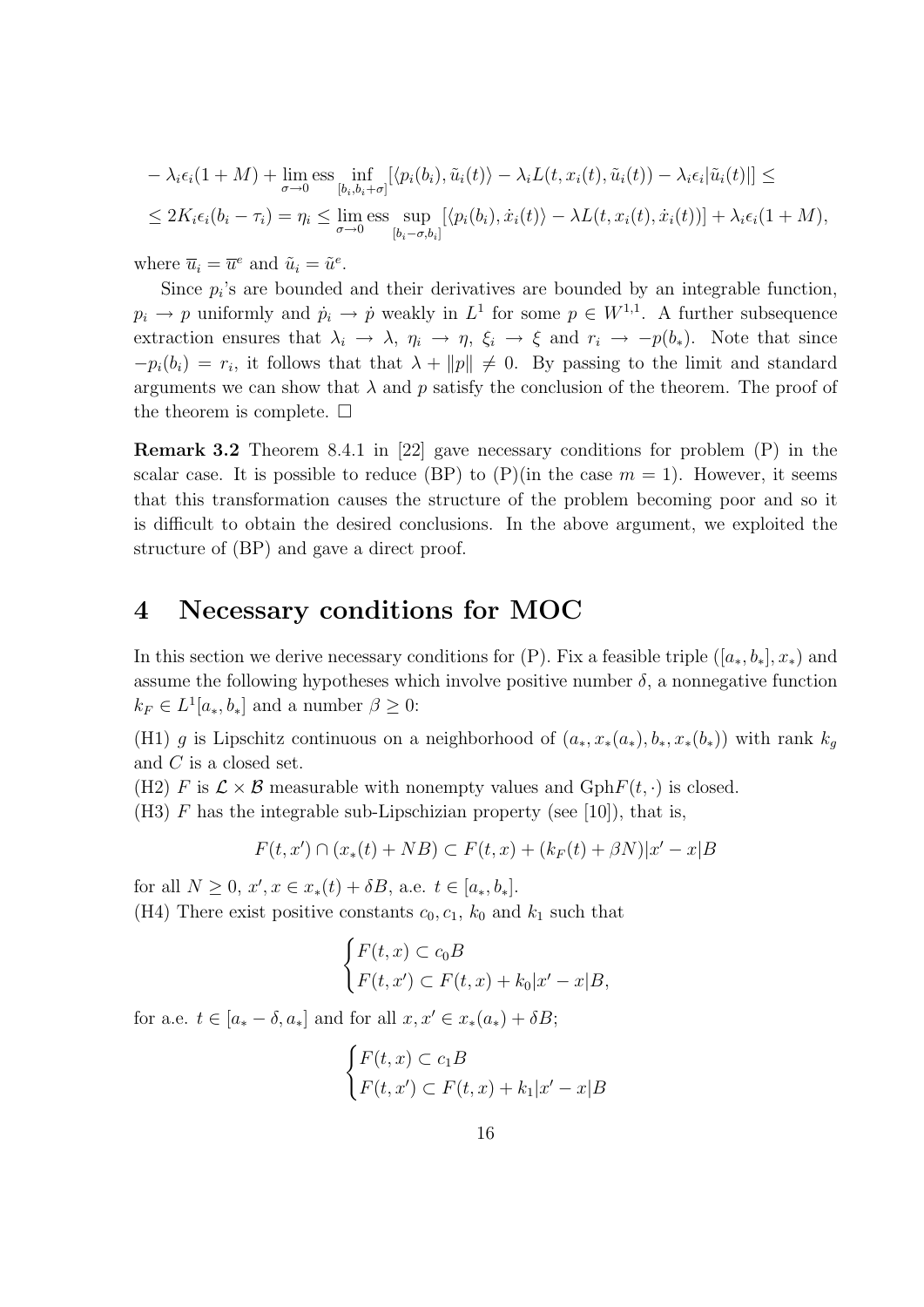for a.e.  $t \in [b_*, b_* + \delta]$  and for all  $x, x' \in x_*(b_*) + \delta B$ .

In what follows  $H(t, x, p) := \sup\{\langle p, v\rangle : v \in F(t, x(t))\}\$ and  $\text{ess}_{\tau \to t}f(\tau)$  is the essential value of a real value function f at  $t \in I \subset R$ , that is,  $\operatorname{ess}_{\tau \to t} f(\tau) := [a_-, a_+]$ , where

$$
a_- := \lim_{\delta \to 0} \text{ess inf}_{\tau \in [t-\delta, t+\delta]} f(\tau) \text{ and } a_+ := \lim_{\delta \to 0} \text{ess sup}_{\tau \in [t-\delta, t+\delta]} f(\tau).
$$

We refer the reader to [22, Proposition 8.3.2] for properties of essential values.

We are ready to state our main result

**Theorem 4.1** Suppose  $x_*$  is a  $W^{1,1}$  local minimizer of  $(P)$ , preference  $\prec$  is regular at  $g(a_*, x_*(a_*), b_*, x_*(b_*))$  and assumptions (H1)- (H4) are satisfied. Then there exist an  $\text{arc } p \in W^{1,1}([a_*,b_*], R^n), \ a \ \text{vector } w \in N_{\overline{L}[g(a_*,x_*(a),b_*,x_*(b))]}(g(a_*,x_*(a_*),b_*,x_*(b_*)) \ \text{with}$  $|w| = 1$  and real numbers  $\lambda \geq 0$ ,  $\xi$  and  $\eta$  such that (i)  $\lambda + ||p||_{\infty} = 1$ , (ii)  $\dot{p}(t) \in \text{co}\{\alpha : (\alpha, p(t)) \in N_{\text{Gph}F(t,\cdot)}(x_*(t), \dot{x}_*(t))\}\ a.e. \ t \in [a_*, b_*],$  $(iii)$   $(-\xi, p(a_*,), \eta, -p(b_*)) \in \lambda \partial \langle w, g(a_*, x_*(a_*), b_*, x_*(b)) \rangle + N_C(a_*, x_*(a_*), b_*, x_*(b_*)),$ (iv)  $\langle p(t), \dot{x}_*(t) \rangle = H(t, x_*(t), p(t)), \ a.e. \ t \in [a_*, b_*],$  $(v) \in \text{ess}_{t \to a_*} H(t, x_*(a_*), p(a_*))$  and  $\eta \in \text{ess}_{t \to b_*} H(t, x_*(b_*), p(b_*)).$ 

**Proof.** Define a mapping  $\rho_F : R \times R^n \times R^n \to R$  by

$$
\rho_F(t, x, \dot{x}) = \inf\{| \dot{x} - v| : v \in F(t, x)\}.
$$

According to Lemma 7 in [24] it follows from (H3) that  $\rho_F(t, \cdot, \cdot)$  satisfies condition (BH3) for a.e.  $t \in [a_*, b_*]$ . Put

$$
W_{\epsilon} = \{([a, b], x) : x \in W^{1,1}([a, b]), d(([a, b], x), [a_*, b_*], x_*) \le \epsilon\}
$$

and

$$
S_{\epsilon} = \{ ([a, b], x) \in W_{\epsilon} : (a, x(a), b, x(b)) \in C, \dot{x}(t) \in F(t, x(t)), \text{a.e.} \}.
$$

It is clear that  $W_{\epsilon}$  is a complete metric space and  $S_{\epsilon}$  is a closed set in  $W_{\epsilon}$ .

Fix N and reduce the size of  $\epsilon$  such that  $([a_*, b_*], x_*)$  is the solution of  $(P)$  in  $S_{\epsilon}$ .

As in [24] and [2], we use a variant of Ioffe's scheme [8] by considering two following possible situation:

(a) There exist  $\epsilon' \in (0, \epsilon)$  and  $K > 0$  such that for any  $([a, b], x) \in W_{\epsilon'}$ , one has

$$
d(([a,b],x),S_{\epsilon}) \leq K[\int_{a}^{b} \rho_{F}(t,x(t),\dot{x}(t))dt + Kd_{C}(a,x(a),b,x(b))].
$$
 (5)

(b) There exist a sequence  $\epsilon'_k \to 0$ , a sequence  $([a_k, b_k], x_k) \in W_{\epsilon'_k}$  such that

$$
d(([a_k, b_k], x_k), S_{\epsilon}) > 2k \left[\int_{a_k}^{b_k} \rho_F(t, x_k(t), \dot{x}_k(t))dt + 2kd_C(a_k, x_k(a_k), b_k, x_k(b_k))\right].
$$
 (6)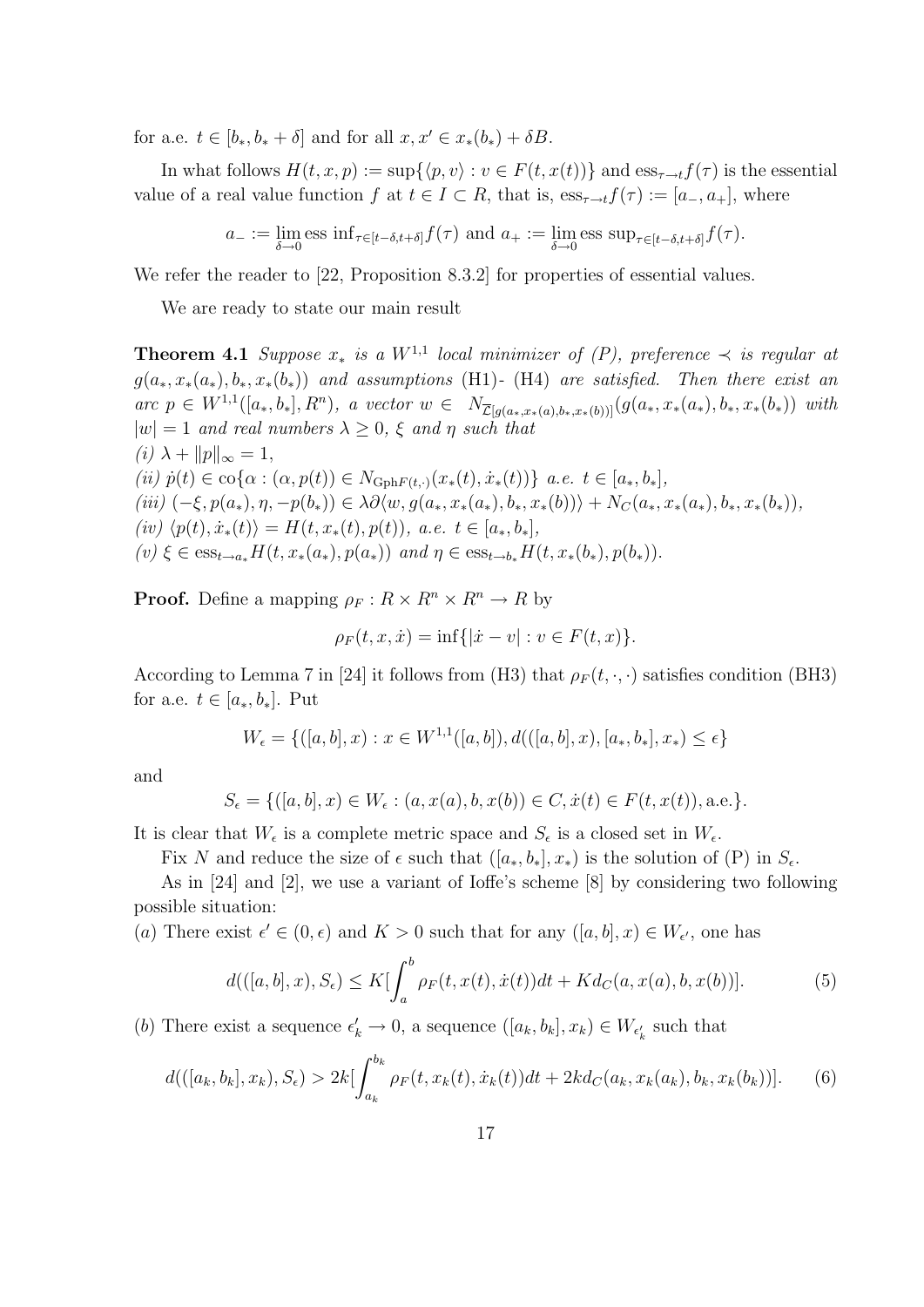Case (a) Since  $g(a_*, x_*(a), b_*, x_*(b_*)) \in \overline{\mathcal{L}}[g(a_*, x_*(a_*), b_*, x_*(b_*))]$ , there exists a sequence  $\theta_k \in \mathcal{L}[g(a_*,x_*(a_*),b_*,x_*(b_*))]$  such that  $|\theta_k - g(a_*,x_*(a_*),b_*,x_*(b_*))| \leq 1/k^2$ . Put  $\Omega_k =$  $\overline{\mathcal{L}}[\theta_k]$  and define the function

$$
\varphi(a, b, x, \theta) = \begin{cases} |g(a, x(a), b, x(b)) - \theta| & \text{if } (a, b, x, \theta) \in S_{\epsilon'} \times \Omega_k \\ +\infty & \text{otherwise.} \end{cases}
$$

We claim that  $\varphi$  is l.s.c. on  $W_{\epsilon'} \times \Omega_k$ . Indeed, assume that  $((a, b, x), \theta) \in W_{\epsilon'} \times \Omega_k$  and  $((a_n, b_n, x_n), \theta_n) \xrightarrow{W_{\epsilon'}} ((a, b, x), \theta)$ . If  $(a, b, x, \theta) \in S_{\epsilon'} \times \Omega_k$ , then it follows from Lipschitzian continuity of  $q$  that

$$
|\varphi(a_n, b_n, x_n, \theta_n) - \varphi(a, b, x, \theta)| \le k_g(|a_n - a| + |b_n - b| + |x_n(a_n) - x(a)| + |x_n(b_n) - x(b)|) + |\theta_n - \theta|
$$
  

$$
\le k_g(|a_n - a| + |b_n - b| + 2||x_n - x||_{\infty}) + |\theta_n - \theta| \to 0
$$

If  $(a, b, x, \theta) \notin S_{\epsilon'} \times \Omega_k$  then  $(a_n, b_n, x_n, \theta_n) \notin S_{\epsilon'} \times \Omega_k$  for *n* sufficiently large because  $S_{\epsilon'} \times \Omega_k$  is closed in  $W_{\epsilon'} \times R^m$ . Hence  $\lim_{n \to \infty} \varphi(a_n, b_n, x_n, \theta_n) = +\infty \geq \varphi(a, b, x, \theta)$ . Thus  $\varphi$  is l.s.c. Since  $\varphi(a, b, x, \theta) \geq 0$ , one has

$$
\varphi(a_*,b_*,x_*,\theta_k) \leq \inf_{(x,\theta)\in W_{\epsilon'}\times\Omega_k} \varphi(a,b,x,\theta) + 1/k^2.
$$

The Ekeland principle gives us, for each k, a point  $(a_k, b_k, x_k, \chi_k) \in W_{\epsilon'} \times \Omega_k$  such that

$$
\varphi(a_k, b_k, x_k, \chi_k) \le \varphi(a_*, b_*, x_*, \theta_k) < \frac{1}{k^2},\tag{7}
$$

$$
|a_k - a_*| + |b_k - b_*| + |x_k(a_k) - x_*(a_*)| + ||\dot{x}_k^e - \dot{x}_*^e||_{L^1} + |\chi_k - \theta_k| \le 1/k,\tag{8}
$$

$$
\varphi(a_k, b_k, x_k, \chi_k) \le \varphi(a, b, x, \theta) + \frac{1}{k} d(([a, b], x), ([a_k, b_k], x_k)) + |\theta - \chi_k|)
$$
(9)

for all  $((a, b, x), \theta) \in W_{\epsilon'} \times \Omega_k$ . From (7), we get  $(a_k, b_k, x_k) \in S_{\epsilon'}$ . (8) implies that  $a_k \to a_*, b_k \to b_*, \ x_k(a_k) \to x_*(a_*), \ x_k^e \to x_*^e \text{ uniformly, } \ \dot{x}_k^e \to \dot{x}_*^e \text{ a.e. and } \chi_k \to \chi_k^e \text{)}$  $g(a_*, x_*(a_*), b_*, x_*(b_*))$ . We claim that  $\chi_k \neq g(a_k, x_k(a_k), b_k, x_k(b_k))$ . Indeed, suppose that  $\chi_k = g(a_k, x_k(a_k), b_k, x_k(b_k))$ . Since  $\prec$  is closed, the relation  $\chi_k \in \overline{\mathcal{L}}[\chi_k]$  and  $\chi_k \prec$  $g(a_*, x_*(a_*), b_*, x_*(b_*))$  imply that

$$
g(a_k, x_k(a_k), b_k, x_k(b_k)) = \chi_k \prec g(a_*, x_*(a_*), b_*, x_*(b_*)).
$$

This contradicts to the fact that  $([a_*,b_*],x_*)$  is a minimizer.

Put  $w_k = \frac{\chi_k - g(a_k, x_k(a_k), b_k, x_k(b_k))}{|\chi_k - g(a_k, x_k(a_k), b_k, x_k(b))|}$  $\frac{\chi_k-g(a_k,x_k(a_k),b_k,x_k(b_k))}{|\chi_k-g(a_k,x_k(a_k),b_k,x_k(b))|}$ . We can assume that  $w_k \to w$  with  $|w|=1$ . Substituting  $(a, b, x) = (a_k, b_k, x_k)$  into (9), it follows that

$$
0 \in \partial (|g(a_k, x_k(a_k), b_k, x_k(b_k)) - \cdot|) + \frac{1}{k} |\cdot - \chi_k|)(\chi_k) + N_{\Omega_k}(\chi_k).
$$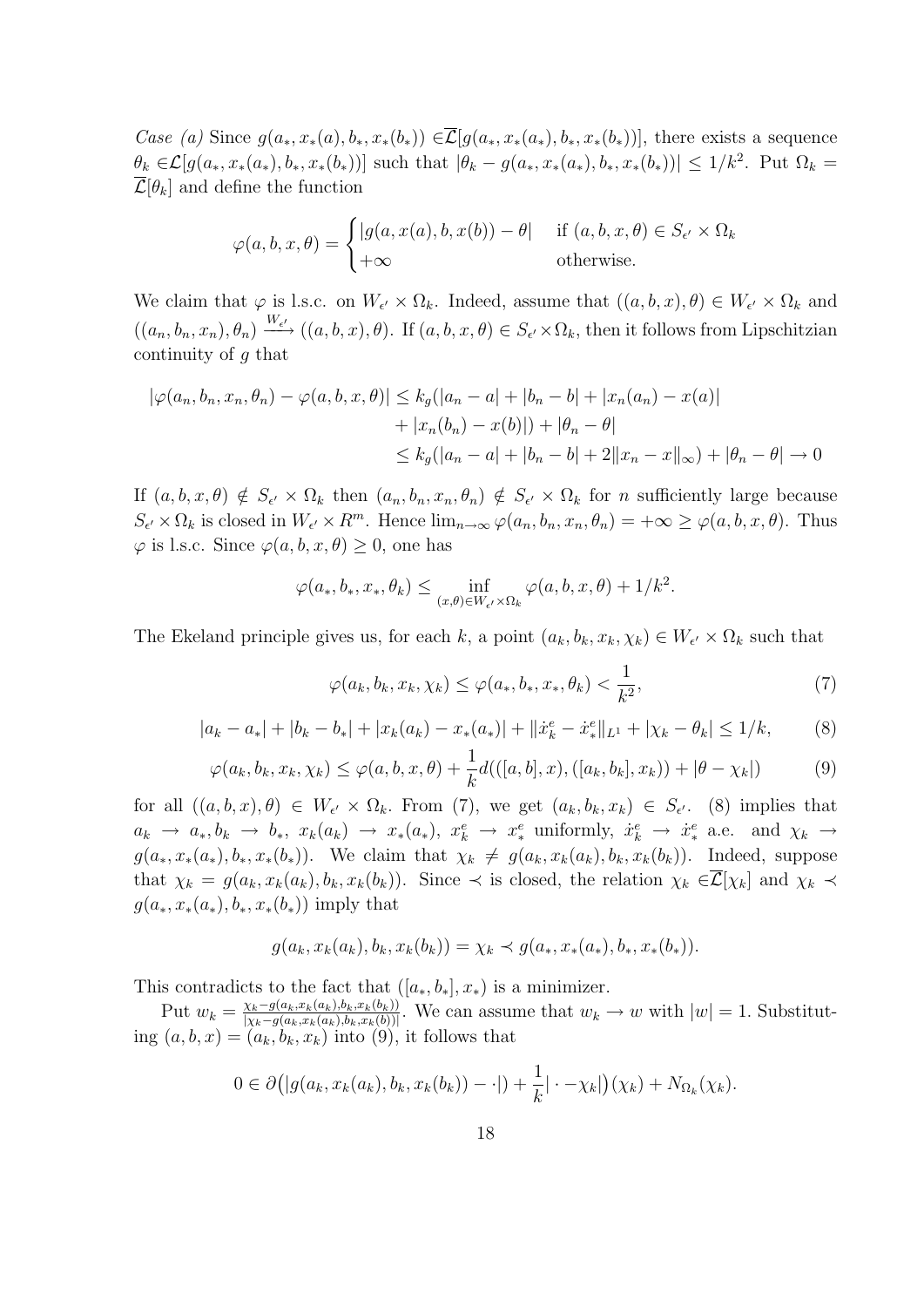This implies that  $w_k \in \frac{1}{k}B + N_{\Omega_k}(\chi_k)$ . Hence

$$
w \in \lim_{k \to \infty} N_{\Omega_k}(\chi_k) \subset N_{\overline{\mathcal{L}}[g(a_*,x_*(a_*),b_*,x_*(b_*))]}(g(a_*,x_*(a_*),b_*,x_*(b_*)).
$$

Also, substituting  $\theta = \chi_k$  into (9), it follows that

$$
\varphi(a_k,b_k,x_k,\chi_k)\leq \varphi(a,b,x,\chi_k)+\frac{1}{k}d(([a,b],x),([a_k,b_k],x_k)).
$$

Combining this with (5) yields

$$
\varphi(a_k, b_k, x_k, \chi_k) \leq \varphi(a, b, x, \chi_k) + \frac{1}{k} d(([a, b], x), ([a_k, b_k], x_k)) + \left[ \int_a^b \rho_F(t, x(t), \dot{x}(t)) dt + K d_C(a, x(a), b, x(b)) \right].
$$

for all  $([a, b], x) \in W_{\epsilon'}$ . This implies that  $([a_k, b_k], x_k)$  is a  $W_{\epsilon'}$  minimizer of the Bolza problem:

$$
J(a,b,x) := \int_{a}^{b} (\rho_F(t, x(t), \dot{x}(t)) + \frac{1}{k} |\dot{x} - \dot{x}_k^e|) dt + |g(a, x(a), b, x(b)) - \chi_k| +
$$
  
+ 
$$
K d_C(a, x(a), b, x(b)) + \frac{1}{k} (|a - a_k| + |b - b_k| + |x(a) - x_k(a_k)| +
$$
  
+ 
$$
\int_{a_k \wedge a}^{a} |\dot{x}_k^e| dt + \int_{b}^{b \vee b_k} |\dot{x}_k^e| dt
$$

Put

$$
L(t, x(t), \dot{x}(t)) = \rho_F(t, x(t), \dot{x}(t)) + \frac{1}{k}|\dot{x} - \dot{x}_k^e|,
$$

$$
l(a, x(a), b, x(b)) = |g(a, x(a), b, x(b)) - \chi_k| + K d_C(a, x(a), b, x(b)) +
$$
  
+ 
$$
\frac{1}{k} (|a - a_k| + |b - b_k| + |x(a) - x_k(a_k)| + \int_{a_k \wedge a}^a | \dot{x}_k^e | dt + \int_b^{b \vee b_k} | \dot{x}_k^e | dt).
$$

It is easy to check that hypotheses (BH1)-(BH3) hold for  $l$  and  $L$ . By Theorem 3.1, there exist  $p_k \in W^{1,1}$ , real numbers  $\lambda_k \geq 0$ ,  $\xi_k$ ,  $\eta_k$  such that

(A) 
$$
\lambda_k + |p_k|_{\infty} = 1
$$
,  
\n(B)  $\dot{p}_k(t) \in \text{co}\{\alpha : (\alpha, p_k(t)) \in \lambda_k \partial \rho_F(t, x_k(t), \dot{x}_k(t)) + \frac{\lambda_k}{k} \{0\} \times B\}$  a.e.  $t \in [a_k, b_k]$ .  
\n(C)  $(-\xi_k, p_k(a_k), \eta_k, -p_k(b_k)) \in \lambda_k \partial \langle w_k, g(a_k, x_k(a_k), b_k, x_k(b_k)) \rangle + \frac{\lambda_k}{k} B^3 \times \{0\} + \frac{\lambda_k}{k} M(B \times \{0\} \times B \times \{0\}) + \lambda_k K \partial d_C(a_k, x_k(a_k), b_k, x_k(b_k)).$   
\n(D)  $\langle p_k(t), \dot{x}_k(t) \rangle - \lambda_k \rho_F(t, x_k(t), \dot{x}_k(t)) \geq \langle p_k(t), \dot{v} \rangle - \lambda_k \rho_F(t, x_k(t), v) - \frac{\lambda_k}{k} |v - \dot{x}_k^e|$  for all  $v \in R^n$  a.e.,  
\n(E)

$$
\xi_k \le \lim_{\sigma \to 0} \underset{t \in [a_k - \sigma, a_k]}{\text{sup}} (\langle p_k(a_k), \dot{x}_k(t) \rangle - \lambda_k \rho_F(t, x_k(t), \dot{x}_k(t)) \tag{10}
$$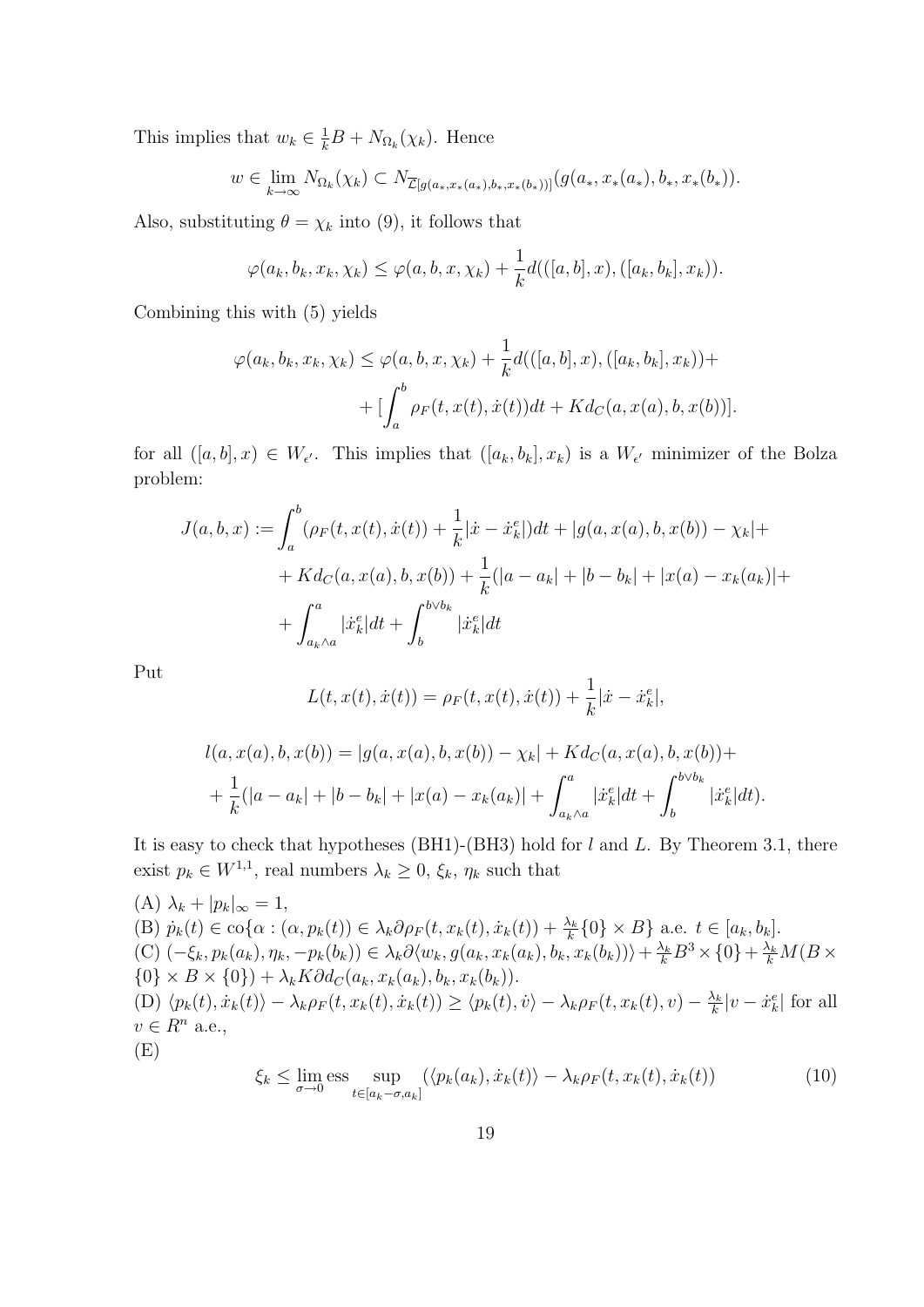and

$$
\eta_k \le \lim_{\sigma \to 0} \text{ess} \sup_{t \in [b_k, b_k + \sigma]} (\langle p_k(b_k), \dot{x}_k(t) \rangle - \lambda_k \rho_F(t, x_k(t), \dot{x}_k(t)). \tag{11}
$$

Fix any  $\sigma < \delta$ . By (H4) we can find essentially bounded selections  $\overline{u}_k$  and  $\tilde{u}_k$  of  $F(\cdot, x_k(a_k))$ and  $F(\cdot, x_k(b_k))$ , respectively such that

$$
\langle p_k(a_k), \overline{u}_k(t) \rangle = \max_{u \in F(t, x_k(a_k))} \langle p_k(a_k), u \rangle = H(t, x_k(a_k), p_k(a_k)) \text{ a.e. } t \in [a_k - \sigma, a_k] \quad (12)
$$

and

$$
\langle p_k(b_k), \tilde{u}_k(t) \rangle = \max_{u \in F(t, x_k(b_k))} \langle p_k(b_k), u \rangle = H(t, x_k(b_k), p_k(b_k)) \text{ a.e. } t \in [b_k, b_k + \sigma]. \tag{13}
$$

Since  $L(t, x_k(a_k), \overline{u}_k(t)) = \frac{1}{k} |\overline{u}_k(t)|$ , the function  $t \mapsto L(t, x_k(a_k), \overline{u}_k(t))$  is essentially bounded on  $[a_k - \sigma, a_k]$ . Moreover the function  $x \mapsto L(t, x, u)$  is Lipschitz continuous with rank  $k_0$  in a neighborhood  $x_k(a_k)$  for k sufficiently large and for a.e.  $t \in [a_k - \sigma, a_k]$ . Also, the function  $t \mapsto L(t, x_k(b_k), \tilde{u}_k(t))$  is essentially bounded on  $[b_k, b_k + \sigma]$  and  $x \mapsto L(t, x, u)$ is Lipschitz continuous with rank  $k_1$  for a.e.  $t \in [b_k, b_k + \sigma]$ . Hence (BH4) is fulfilled. By the conclusion of Theorem 3.1 we have

$$
\xi_k \ge \lim_{\sigma \to 0} \text{ess} \inf_{t \in [a_k - \sigma, a_k]} (H(t, x_k(a_k), p_k(a_k)) - \frac{\lambda_k}{k} |\overline{u}_k(t)|)
$$
(14)

and

$$
\eta_k \ge \lim_{\sigma \to 0} \text{ess} \inf_{t \in [b_k, b_k + \sigma]} (H(t, x_k(b_k), p_k(b_k)) - \frac{\lambda_k}{k} |\tilde{u}_k(t)|). \tag{15}
$$

Since  $p_k$ 's are bounded and their derivatives are bounded by an integrable function,  $p_k \to p$ uniformly and  $\dot{p}_k \to \dot{p}$  weakly in  $L^1$  for some  $p \in W^{1,1}$ . A further subsequence extraction ensures that  $\lambda_k \to \lambda$ ,  $\eta_k \to \eta$ ,  $\xi_k \to \xi$ .

By passing to the limit as  $k \to \infty$  in (A) we obtain (i). From (B) and Lemma 2.1, we have

$$
\dot{p}_k(t) \in \text{co}\{\alpha : (\alpha, p_k(t)) \in N_{\text{Grph}F(t,\cdot)}(x_k(t), \dot{x}_k(t)) + \frac{\lambda_k}{k}\{0\} \times B\}.
$$

Passing to the limit as  $k \to \infty$  yields

$$
\dot{p}(t) \in \text{co}\{\alpha : (\alpha, p(t)) \in N_{\text{Grph}F(t, \cdot)}(x_*(t), \dot{x}_*(t))\}.
$$

Hence  $(ii)$  follows. As

$$
\lambda_k K \partial d_C(a_k, x_k(a_k), b_k, x_k(b_k)) \subset N_C((a_k, x_k(a_k), b_k, x_k(b_k)),
$$

passing to the limit in  $(C)$  and  $(D)$ , we obtain  $(iii)$  and  $(iv)$ , respectively.

By Lemma 2.2,  $H(t, \cdot, \cdot)$  is continuous for a.e. t. Passing to the limit in (10) and (14), and using properties of essential values (see [22, Proposition 8.3.2]), we get

$$
\lim_{\sigma \to 0} \text{ess} \inf_{t \in [a_* - \sigma, a_*]} H(t, x_*(a_*), p(a_*)) \le \xi \le \lim_{\sigma \to 0} \text{ess} \sup_{t \in [a_* - \sigma, a_*]} \langle p(a_*), \dot{x}_*(t) \rangle. \tag{16}
$$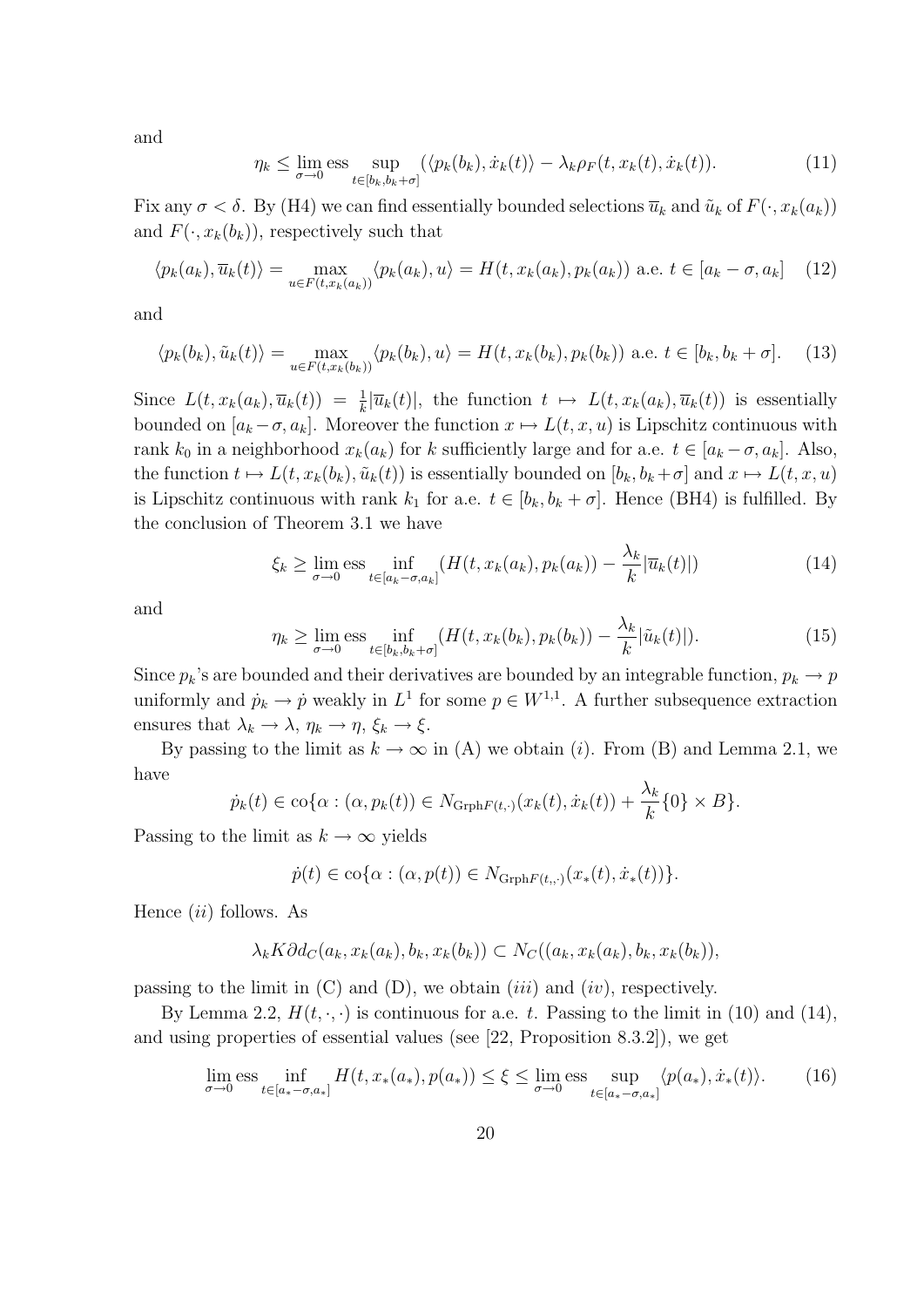By  $(H4)$ , we have

$$
F(t, x_*(t)) \subset F(t, x_*(a_*)) + k_0 ||x_*(t) - x_*(a_*)|B \text{ for a.e.} t \in [a_* - \sigma, a_*].
$$

Hence

$$
\sup_{u \in F(t, x_*(t))} \langle p(a_*) , u \rangle \leq \sup_{u \in F(t, x_*(a_*))} (\langle p(a_*), u \rangle + k_0 |x_* (t) - x_* (a_*)|).
$$

This implies that

$$
\lim_{\sigma \to 0} \text{ess} \sup_{t \in [a_* - \sigma, a_*]} H(t, x_*(t), p(a_*)) \le \lim_{\sigma \to 0} \text{ess} \sup_{t \in [a_* - \sigma, a_*]} H(t, x_*(a_*), p(a_*)). \tag{17}
$$

Combining (16) with (17) yields

$$
\lim_{\sigma \to 0} \text{ess} \inf_{t \in [a_* - \sigma, a_* + \sigma]} H(t, x_*(a_*), p(a_*)) \le \xi \le \lim_{\sigma \to 0} \text{ess} \sup_{t \in [a_* - \sigma, a_* + \sigma]} H(t, x_*(a_*), p(a_*))
$$

which means that  $\xi \in \mathrm{ess}_{t\to a_*}H(t, x_*(a_*), p(a_*))$ . By similar arguments, we can show that  $\eta \in \mathrm{ess}_{t \to b_*} H(t, x_*(b_*), p(b_*)).$  Thus  $(v)$  follows.

Case (b) Putting  $\epsilon_k = d[(a_k, b_k, x_k), S_{\epsilon}],$  we have

$$
0<\epsilon_k\leq d(([a_k,b_k],x_k),([a_*,b_*],x_*))\leq \epsilon_k'\rightarrow 0.
$$

Form (6) it follows that

$$
\inf_{(a,b,x)\in W_{\epsilon}} \tilde{J}(a,b,x) + \frac{\epsilon_k}{2k} > \tilde{J}(a_k,b_k,x_k),
$$

where  $\tilde{J}(a, b, x) := \int_a^b \rho_F(t, x(t), \dot{x}(t))dt + 2kd_C(a, x(a), b, x(b))$ . By the Ekeland principle, for each k there exists a triple  $([\overline{a}_k, b_k], \overline{x}_k) \in W_{\epsilon}$  such that

$$
d((\left[\overline{a}_k, \overline{b}_k\right], \overline{x}_k), \left(\left[a_k, b_k\right], x_k\right)) \le \epsilon_k/2 \tag{18}
$$

and  $([\overline{a}_k, \overline{b}_k], \overline{x}_k)$  is a  $W_{\epsilon}$  minimizer of the functional

$$
J_*(a, b, x) := \tilde{J}(a, b, x) + \frac{1}{k}d(([a, b], x), ([\overline{a}_k, \overline{b}_k], \overline{x}_k)).
$$
\n(19)

It is clear that (18) implies  $([\overline{a}_k, \overline{b}_k], \overline{x}_k) \stackrel{W_{\epsilon}}{\longrightarrow} ([a_*, b_*], x_*)$  and  $([\overline{a}_k, \overline{b}_k], \overline{x}_k) \notin S_{\epsilon}$ . Rewrite (19) in the form

$$
J_*(a, b, x) = \int_a^b \rho_F(t, x(t), \dot{x}(t)) + |\dot{x}(t) - \dot{\overline{x}}^e(t)|dt + 2kd_C(a, x(a), b, x(b)) + + \frac{1}{k}(|a - \overline{a}_k| + |b - \overline{b}_k| + \int_{a \wedge a_k}^a |\dot{\overline{x}}^e_k|dt + \int_b^{b \vee b_k} |\dot{\overline{x}}^e_k|dt).
$$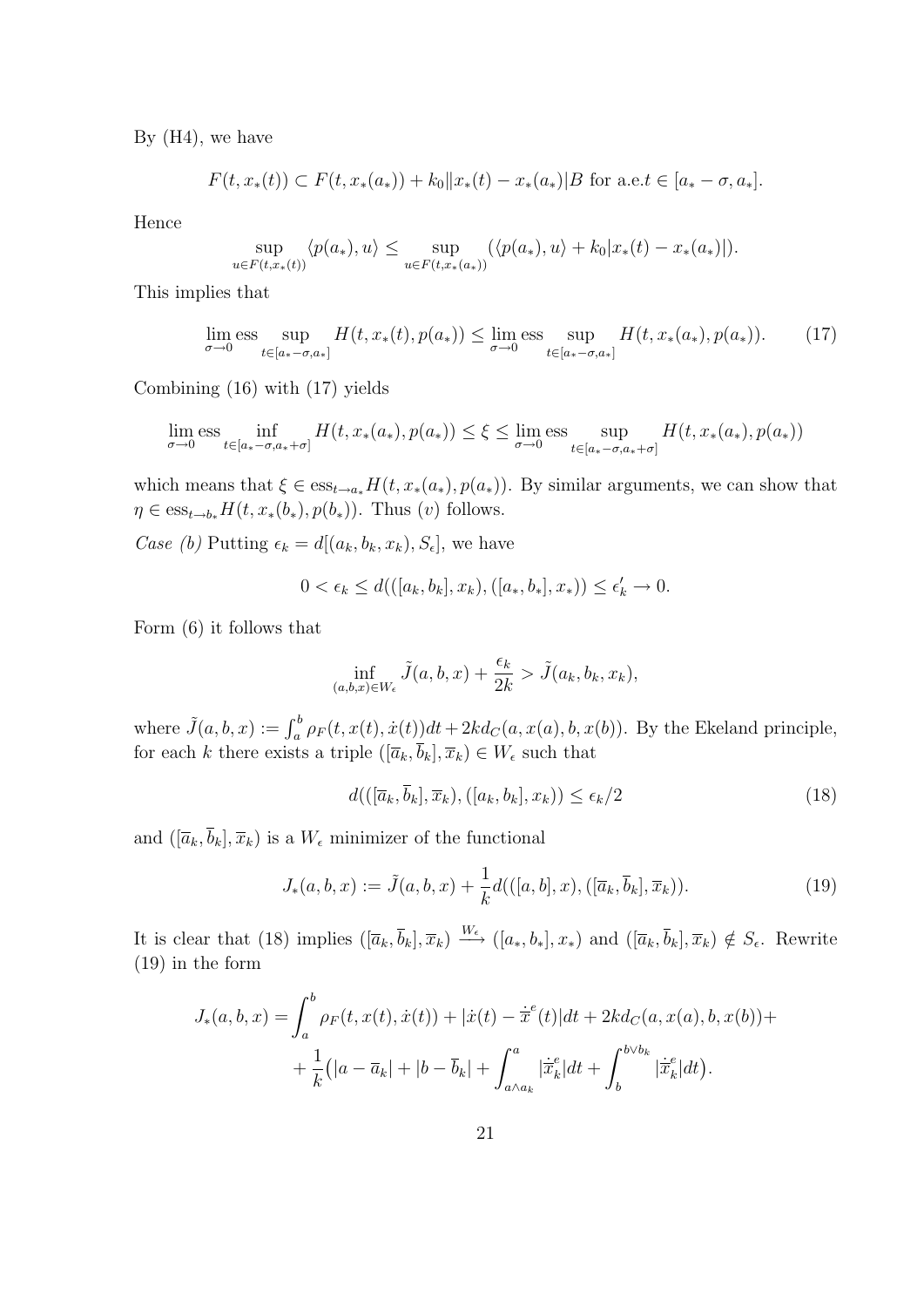According to Theorem 3.1, there exist  $p_k$ , real numbers  $\lambda_k \geq 0$ ,  $\xi_k$  and  $\eta_k$  such that  $(A') \lambda_k + |p_k|_{\infty} = 1,$ (B')  $\dot{p}_k(t) \in \text{co}\{\alpha : (\alpha, p_k(t)) \in \lambda_k \partial \rho_F(t, \overline{x}_k(t), \dot{\overline{x}}_k(t)) + \frac{\lambda_k}{k} \{0\} \times B\}$  a.e.  $t \in [\overline{a}_k, \overline{b}_k]$ . (C')  $(-\xi_k, p_k(\overline{a}_k), \eta_k, -p_k(\overline{b}_k)) \in \lambda_k 2k \partial d_C(\overline{a}_k, \overline{x}_k(a_k), \overline{b}_k, \overline{x}_k(\overline{b}_k)) + \frac{\lambda_k}{k} B^2 \times \{0\} \times \{0\}$  +  $\frac{\lambda_k}{k} M(B \times B \times \{0\} \times \{0\}),$  $\langle D' \rangle \langle p_k(t), \dot{x}_k(t) \rangle - \lambda_k \rho_F(t, \overline{x}_k(t), \dot{x}_k(t)) \geq \langle p_k(t), v \rangle - \lambda_k \rho_F(t, \overline{x}_k(t), v) - \frac{\lambda_k}{k}$  $\frac{\lambda_k}{k} |v - \dot{\overline{x}}_k^e$  $\left| \frac{\epsilon}{k} \right|$  for all  $v \in R^n$  a.e.,  $(E')$ 

$$
\lim_{\sigma \to 0} \text{ess} \inf_{t \in [\overline{a}_k - \sigma, \overline{a}_k]} (H(t, \overline{x}_k(\overline{a}_k), p_k(\overline{a}_k), ) - \frac{\lambda_k}{k} |\overline{u}_k(t)|) \le \xi_k \le
$$
\n
$$
\le \lim_{\sigma \to 0} \text{ess} \sup_{t \in [\overline{a}_k - \sigma, \overline{a}_k]} (\langle p_k(\overline{a}_k), \dot{\overline{x}}_k(t) \rangle - \lambda_k \rho_F(t, \overline{x}_k(t), \dot{\overline{x}}_k(t))
$$

and

$$
\lim_{\sigma \to 0} \text{ess} \inf_{t \in [\bar{b}_k - \sigma, \bar{b}_k]} (H(t, \overline{x}_k(\bar{b}_k), p_k(\bar{b}_k)) - \frac{\lambda_k}{k} |\tilde{u}_k(t)|) \le \eta_k \le
$$
\n
$$
\le \lim_{\sigma \to 0} \text{ess} \sup_{t \in [\bar{b}_k - \sigma, \bar{b}_k]} (\langle p_k(\bar{b}_k), \dot{\overline{x}}_k(t) \rangle - \lambda_k \rho_F(t, \overline{x}_k(t), \dot{\overline{x}}_k(t)),
$$

where  $\overline{u}_k$  and  $\tilde{u}_k$  are essentially bounded selection of  $F(\cdot, \overline{x}_k(\overline{a}_k))$  and  $F(\cdot, \overline{x}_k(\overline{b}_k))$  respectively which satisfy

$$
\langle p_k(\overline{a}_k), \overline{u}_k(t) \rangle = H(t, \overline{x}_k(\overline{a}_k), p_k(\overline{a}_k))
$$
 a.e.  $t \in [\overline{a}_k - \sigma, \overline{a}_k]$ 

and

$$
\langle p_k(\bar{b}_k), \tilde{u}_k(t) \rangle = H(t, \overline{x}_k(\bar{b}_k), p_k(\bar{b}_k)) \text{ a.e. } t \in [\overline{b}_k, \overline{b}_k + \sigma].
$$

Note that esssup $\bar{u}_k \leq c_0$  and esssup $\tilde{u}_k \leq c_1$  for k sufficiently large. By using similar arguments as in part (a), we can assume that  $p_k \to p$  uniformly and  $\dot{p}_k \to \dot{p}$  weakly in  $L^1, \lambda_k \to \lambda_0, \eta_k \to \eta, \xi_k \to \xi$ . By passing to the limits from  $(A')$ - $(E')$  we get (*i*)  $\lambda_0 + ||p||_{\infty} = 1.$ (*ii*)  $\dot{p}(t) \in \text{co}\{\alpha : (\alpha, p(t)) \in N_{\text{Gph}F(t,\cdot)}(x_*(t), \dot{x}_*(t))\}$  a.e. (iii)  $(-\xi, p(a_*,), \eta, -p(b_*)) \in N_C(a_*, x_*(a_*), b_*, x_*(b_*))$  $(iv) \langle q(t), \dot{x}(t)\rangle \geq \langle q(t), v\rangle$  for all  $v \in F(t, x_*(t))$  a.e., (v)  $\xi \in \text{ess}_{t \to a_*} H(t, x_*(a_*), p(a_*))$  and  $\eta \in \text{ess}_{t \to a_*} H(t, x_*(b_*), p(b_*)).$ 

We now claim that  $||p|| \neq 0$ . Indeed, suppose that  $p = 0$ . Then from the fact  $([\overline{a}_k, \overline{b}_k], \overline{x}_k) \notin S_{\epsilon}$  we have either  $(\overline{a}_k, \overline{x}_k(\overline{a}_k), \overline{b}_k, \overline{x}_k(\overline{b}_k)) \notin C$  or  $(\overline{x}_k(t), \overline{x}_k(t)) \notin \text{Gph}F(t, \cdot)$ . If  $(\overline{a}_k, \overline{x}_k(\overline{a}_k), \overline{b}_k, \overline{x}_k(\overline{b}_k)) \notin C$ , then  $(C')$  implies

$$
|\xi_k| + |p_k(\overline{a}_k)| + |\eta_k| + |p_k(\overline{b}_k)| \ge 2k\lambda_k - \frac{\lambda_k}{k}(1+M).
$$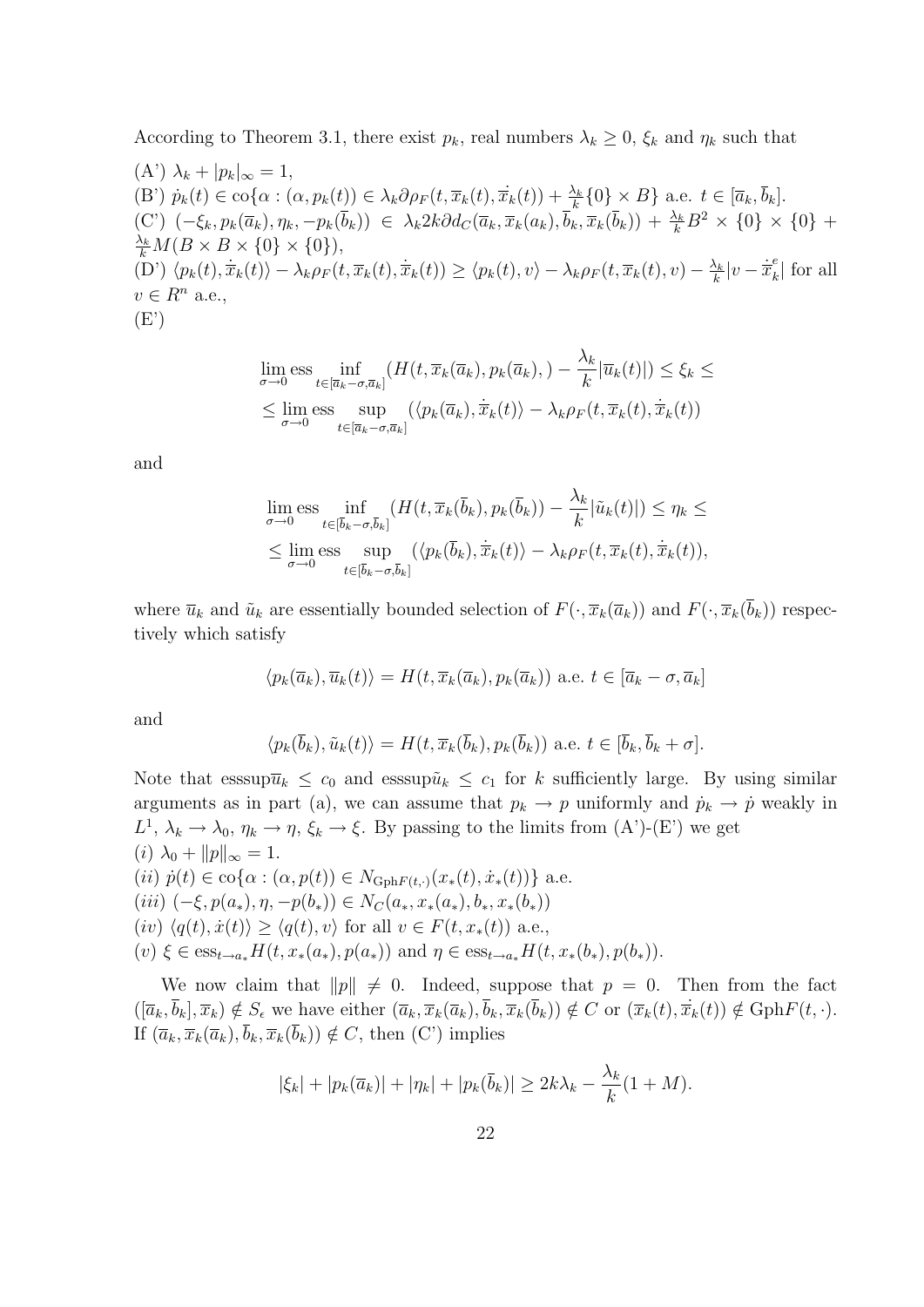Hence

$$
\frac{|\xi_k|+|p_k(\overline{a}_k)|+|\eta_k|+|p_k(\overline{b}_k)|}{2k} \geq \lambda_k - \frac{\lambda_k}{2k^2}(1+M).
$$

By letting  $k \to \infty$  we get  $\lambda_0 = 0$ . This contradicts to  $\lambda_0 = 1$ . If  $(\overline{x}_k(t), \dot{\overline{x}}_k(t)) \notin \text{Graph}(t, \cdot)$  then  $(D')$  implies that

$$
p_k(t) \in \lambda_k \partial_{\dot{x}} \rho_F(t, \overline{x}_k(t), \dot{\overline{x}}_k(t)) + \frac{\lambda_k}{k} B.
$$

By Lemma 2.1,  $|p_k(t)| \geq \lambda_k - \frac{\lambda_k}{k}$  $\frac{\lambda_k}{k}$ . This implies that

$$
\lambda_k - \frac{\lambda_k}{k} \leq \|p_k\|.
$$

By letting  $k \to \infty$  we obtain  $\lambda_0 = 0$  which is absurd. Thus it must have  $||p|| = 1 - \lambda_0 \neq 0$ . By scaling multipliers, we can assume that  $||p|| = 1$ . Hence we obtain the conclusion of the theorem by putting  $\lambda = 0$ . The proof is complete.  $\Box$ 

We remark, as pointed out by a referee, that actually the "regularity" (normal semicontinuity) assumption on the preference is not needed in the main Theorem 4.1 if we use the extended limiting normal cone mentioned above for the level set instead of the basic/limiting one. Let us give some corollaries of Theorem 4.1.

When  $m = 1$ , (P) becomes single objective problem. In this case, we have

Corollary 4.2 ([22, Theorem 8.4.1]) Suppose  $x_*$  is a  $W^{1,1}$  local minimizer of (P) and assumptions (H1)-(H4) are satisfied. Then there exist an arc  $p \in W^{1,1}$ , real numbers  $\lambda \geq 0$ ,  $\xi$  and  $\eta$  such that (i)  $\lambda + ||p||_{\infty} = 1$ , (ii)  $\dot{p}(t) \in \text{co}\{\alpha : (\alpha, p(t)) \in N_{\text{Grbh}F(t,\cdot)}(x_*(t), \dot{x}_*(t))\}\ a.e.,$ 

(iii)  $(-\xi, p(a_*,), \eta, -p(b_*)) \in \lambda \partial g(a_*, x_*(a_*), b_*, x_*(b_*)) + N_C(a_*, x_*(a_*), b_*, x_*(b_*)),$  $(iv) \langle p(t), \dot{x}_*(t)\rangle = H(t, x_*(t), p(t))$  a.e.t  $\in [a_*, b_*],$  $(v) \xi \in \text{ess}_{t \to a_*} H(t, x_*(a_*), p(a_*))$  and  $\eta \in \text{ess}_{t \to b_*} H(t, x_*(b_*), p(b_*)).$ 

When (P) is a weak Pareto optimal control problem, we have

Corollary 4.3 Suppose  $x_*$  is a weak Pareto solution to the multiobjective optimal problem (P) and assumptions (H1)- (H4) are satisfied. Then there exist an arc  $p \in W^{1,1}$ , real numbers  $\lambda \geq 0$ ,  $\xi$ ,  $\eta$  a a vector  $w \in R_+^m$  with  $\sum_{i=1}^m w_i = 1$  such that (i)  $\lambda + ||p||_{\infty} = 1$ , (ii)  $\dot{p}(t) \in \text{co}\{\alpha : (\alpha, p(t)) \in N_{\text{Grph}F(t,\cdot)}(x_*(t), \dot{x}_*(t))\}\ a.e.,$  $(iii)$   $(-\xi, p(a_*,), \eta, -p(b_*)) \in \lambda \partial \langle w, g(a_*, x_*(a_*), b_*, x_*(b_*)) \rangle + N_C(a_*, x_*(a_*), b_*, x_*(b_*)),$ (iv)  $\langle p(t), \dot{x}_*(t) \rangle = H(t, x_*(t), p(t))$  for a.e.  $t \in [a_*, b_*],$ (v)  $\xi \in \text{ess}_{t \to a_*} H(t, x_*(a_*), p(a_*))$  and  $\eta \in \text{ess}_{t \to b_*} H(t, x_*(b_*), p(b_*)).$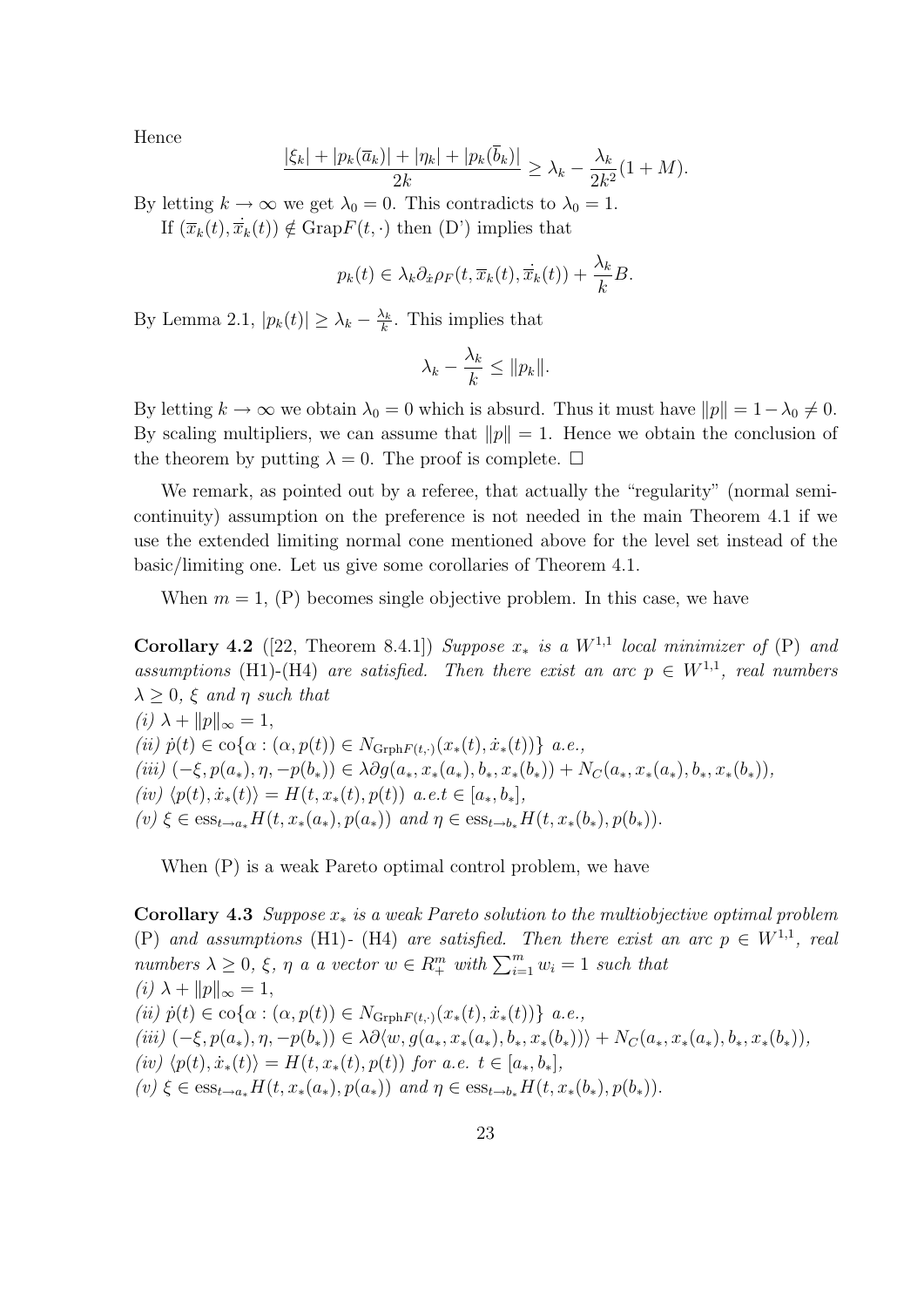To provide some perspective what we have obtained, in the rest of the paper we give an illustrative example.

#### Example 4.4 Consider the weak Pareto optimal control problem

Minimize  $g(x(b)) = (x_1(b) - x_2(b), x_1(b))$ over intervals [0, b] and arcs  $x = (x_1, x_2) \in W^{1,1}([0, b], R^2)$  which satisfy

$$
\begin{cases}\n(\dot{x}_1(t), \dot{x}_2(t)) \in F(t, x(t)), \\
b \le 2, \\
(x_1(0), x_2(0)) = (0, -2),\n\end{cases}
$$

where

$$
F(t, x) := \begin{cases} [-1, 1] \times \{1\} & \text{if } t \le 1\\ \{1, t\} \times \{1\} & \text{if } t > 1. \end{cases}
$$

Evidently, this is problem (P) with the initial time fixed  $(a = 0)$  and

$$
C = \{0\} \times \{(0, -2)\} \times (-\infty, 2] \times R^2.
$$

For each  $w = (w_1, w_2), w_1 + w_2 = 1$ , we have  $\langle w, g(x(b)) \rangle = x_1(b) - w_1x_2(b)$ . By simple computation, we have

$$
H(t, (x_1, x_2), (p_1, p_2)) = \begin{cases} |p_1| + p_2 & \text{if } t \le 1\\ \max\{p_1 + p_2, tp_1 + p_2\} & \text{if } t > 1. \end{cases}
$$

We now assume that  $([0, b], x)$  is a solution of the problem. By Corollary 4.3, there exist p, real numbers  $\lambda \geq 0$ ,  $\eta$  and  $w = (w_1, w_2) \in R_+^2$ ,  $w_1 + w_2 = 1$  such that assertions  $(i) - (v)$ of Corollary 4.3 are satisfied.

Since

Gph
$$
F(t,.) = \begin{cases} R^2 \times ([-1,1] \times \{1\}) & \text{if } t \le 1 \\ R^2 \times \{1,t\} \times \{1\} & \text{if } t > 1, \end{cases}
$$

we get

$$
N_{\text{Gph}F(t,\cdot)}(x(t),\dot{x}(t)) = \begin{cases} \{(0,0)\} \times N_{[-1,1] \times \{1\}}(\dot{x}(t)) & \text{if } t \le 1\\ \{(0,0)\} \times N_{\{1,t\} \times \{1\}}(\dot{x}(t)) & \text{if } t > 1. \end{cases}
$$

Hence (ii) implies  $\dot{p} = (0, 0)$ . Consequently,  $p = (p_1, p_2)$ , where  $p_1$  and  $p_2$  are constants. From *(iii)* we get

$$
(\eta, -p(b)) \in \lambda\{0\} \times \{(1, -w_1)\} + N_{(-\infty, 2]}(b) \times \{(0, 0)\}.
$$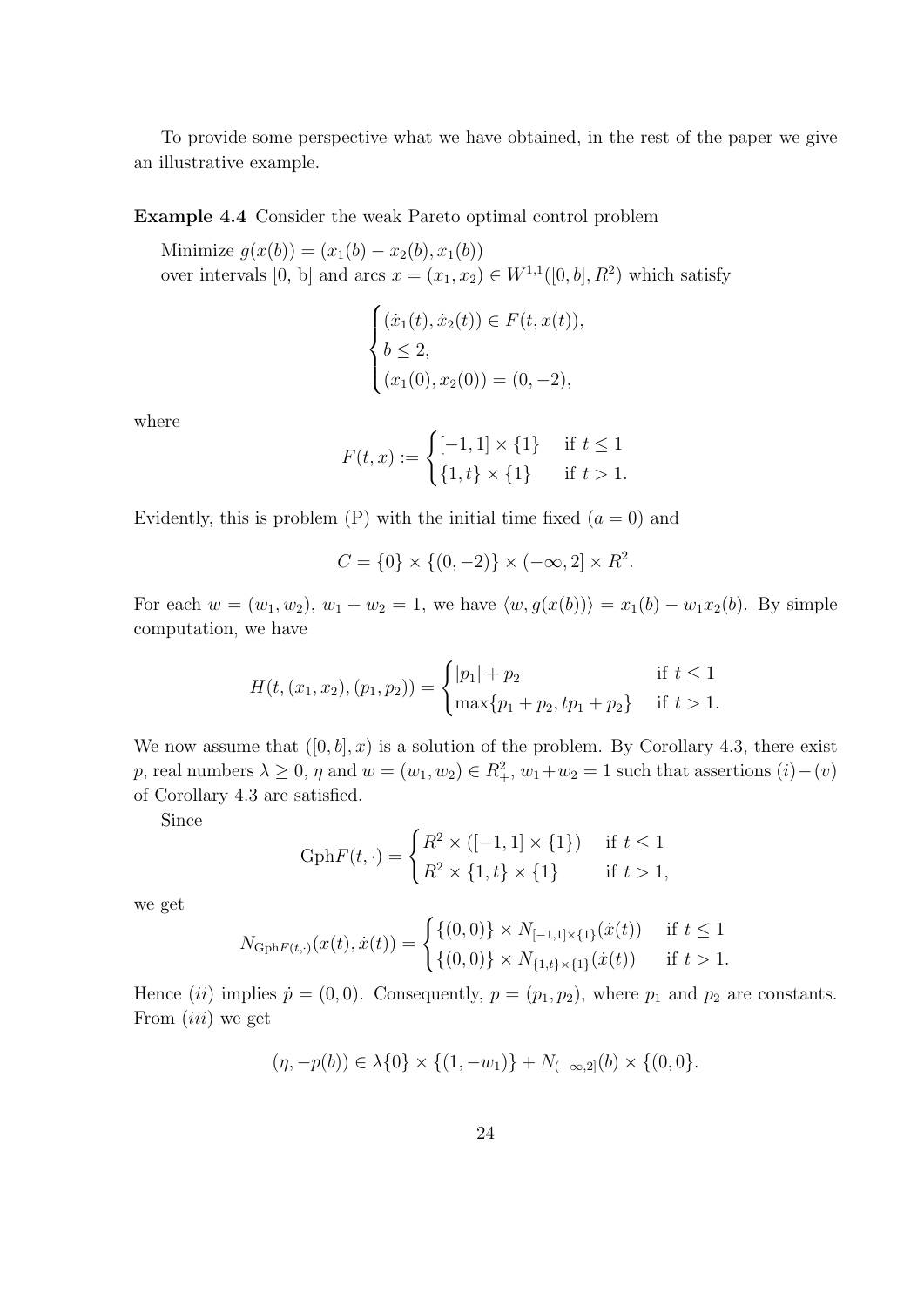This implies that

$$
\eta \in N_{(-\infty,2]}(b) \text{ and } p(b) = (p_1, p_2) = (-\lambda, \lambda w_1). \tag{20}
$$

From  $(iv)$  of Corollary 4.3, we obtain the equation

$$
p_1\dot{x}_1 + p_2\dot{x}_2 = \begin{cases} |p_1| + p_2 & \text{if } t \le 1\\ \max\{p_1 + p_2, tp_1 + p_2\} & \text{if } t > 1 \end{cases}
$$

for a.e.  $t \in [0, b]$ . Since  $\dot{x}_2 = 1$ , we get  $x_2 = t - 2$  and

$$
p_1 \dot{x}_1 = \begin{cases} |p_1| & \text{if } t \le 1\\ \max\{p_1, tp_1\} & \text{if } t > 1 \end{cases}
$$

for a.e.  $t \in [0, b]$ . Since  $p_1 = -\lambda \leq 0$ , we obtain the equation

$$
p_1 \dot{x}_1 = \begin{cases} -p_1 & \text{if } t \le 1\\ p_1 & \text{if } t > 1. \end{cases}
$$

for a.e.  $t \in [0, b]$ .

We now consider the following cases.

Case 1. Consider  $b < 2$ . Then we have  $\eta = 0$  because of (20). By (v) we have  $0 =$  $H(b, x(b), p(b))$ . This implies that  $|p_1| + p_2 = 0$  if  $0 \le b \le 1$  and  $p_1 + p_2 = 0$  if  $1 < b < 2$ . Hence if  $0 \leq b \leq 1$ , then  $p = \lambda = 0$ , which is a contradiction. Thus we must have  $1 < b < 2$  and  $0 = p_1 + p_2 = \lambda(w_1 - 1)$ . It follows that  $w_1 = 1$  and  $\lambda \neq 0$ . From above we obtain

$$
x_1 = \begin{cases} -t & \text{if } 0 \le t \le 1\\ t-2 & \text{if } 1 < t \le b. \end{cases}
$$

Case 2. Consider  $b = 2$ . From (20) it follows  $\eta \geq 0$ . By (v) we get

$$
\eta \in H(2, x(2), p(2)) = p_1 + p_2 = \lambda(w_1 - 1).
$$

In this case we also have  $p_1 \neq 0$ . So it yields

$$
x_1 = \begin{cases} -t & \text{if } 0 \le t \le 1\\ t-2 & \text{if } 1 < t \le 2. \end{cases}
$$

Thus we showed that if  $([0, b_*], x_* = (x_{1*}, x_{2*}))$  is a solution, then  $1 < b_* \leq 2$ ,  $x_{2*} = t - 2$ ,

$$
x_{1*} = \begin{cases} -t & \text{if } 0 \le t \le 1\\ t-2 & \text{if } 1 < t \le b_* \end{cases}
$$

 $\Box$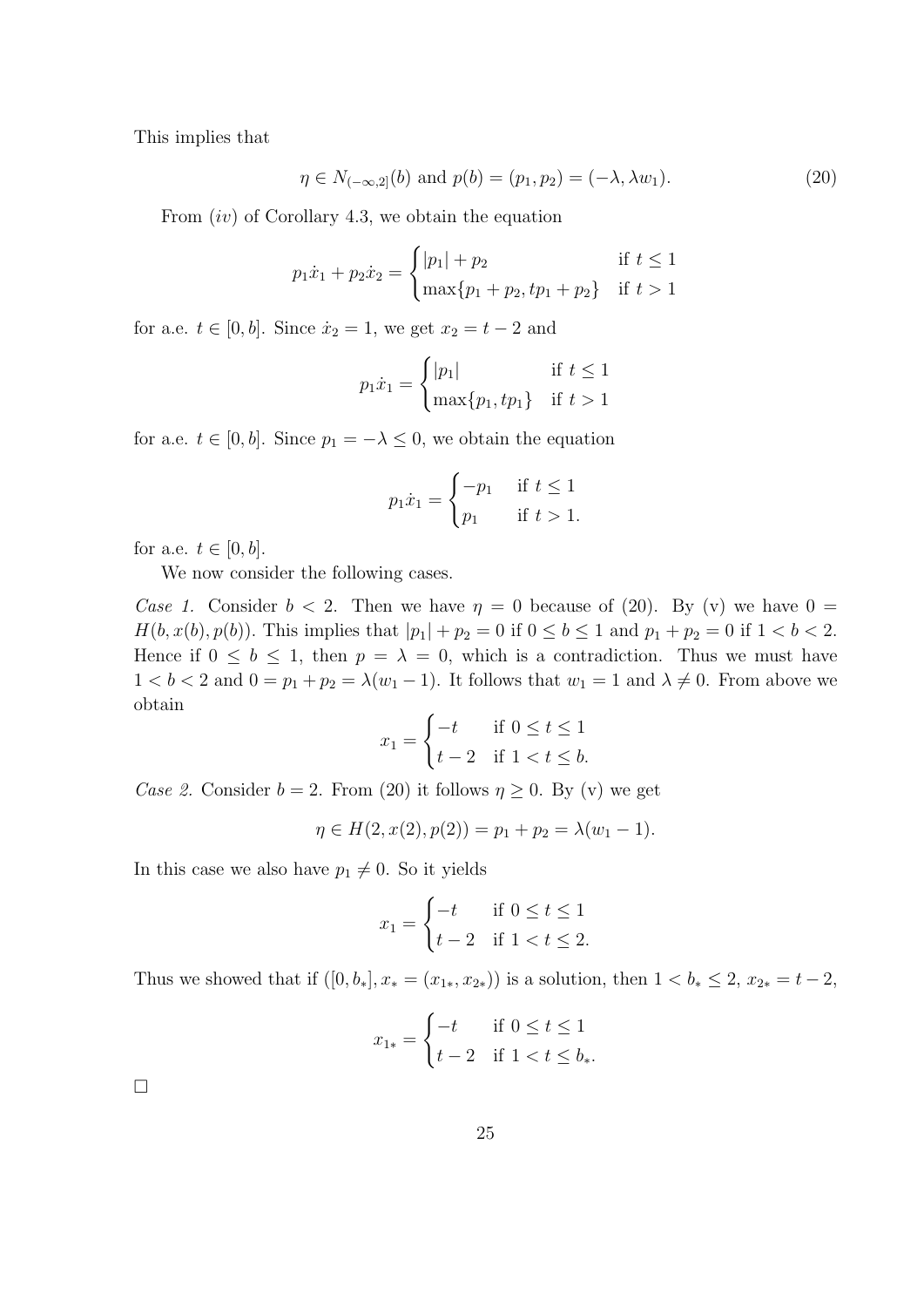### References

- [1] C. Berge, *Topological Space*, Oliver and Boyd Ltd, 1963.
- [2] S. Bellaassali and A. Jourani, Necessary optimality conditions in multiobjective dynamic optimization, SIAM. J. Con. Optim, 42(2004), pp. 2043-2061.
- [3] V. Bhaskar, S.K. Gupta and A.K. Ray, Applications of multiobjiective optimization in chemical engineering, Reviews Chem. Eng., 16(2000), pp. 1-54.
- [4] J. M. Borwein and Q. J. Zhu, Techniques of Variational Analysis, Springer, 2005.
- [5] F. H. Clarke, Optimization and Nonsmooth Analysis, SIAM, Society for Industrial and Applied Mathematics, Philadelphia, 1990.
- [6] G. Debreu, Theory of Value, Jonh Wiley and Sons, New York, 1959.
- [7] R. Gabasov, F. M. Kirillova and B. Mordukhovich , The discrete maximum principle, Dokl. Akad. Nauk SSSR, 213(1973), pp. 19-22. (Russian; English transl. in Soviet Math. Dokl. 14(1973), pp. 1624-1627).
- [8] A. Ioffe, Euler-Lagrange and Hamiltonian formalisms in dynamic optimization, Tran. AMS., 349(1997), pp. 2871-2900.
- [9] A. Ioffe and V. M. Tihomirov, Theory of Extremal Problems, North-Holland publishing Company, 1979.
- [10] P. D. Loewen and R. T. Rockafellar, Optimal control of unbounded differential inclusions, SIAM J. Control and Optim. 32(1994) pp. 442- 470.
- [11] P. D. Loewen and R. T. Rockafellar, Bolza problems with general time constraints, SIAM J. Control Optim. 35(1997), pp. 2050-2069.
- [12] B. S. Mordukhovich, Variational Analysis and Generalized Differentiation I, II, Springer, 2006.
- [13] B. S. Mordukhovich and N. M. Nam, Variational stability and marginal functions via generalized differentiation, Math. Oper. Res. 30(2005), pp. 800-816.
- [14] B. S. Mordukhovich, Optimization and finite difference approximations of nonconvex differential inclusions with free time, in Nonsmooth Analysis and Geometric Method in Deterministic Optimal Control, edited by B.S. Mordukhovick and H. J. Sussmann, Springer, New York (1996), pp. 153-202.